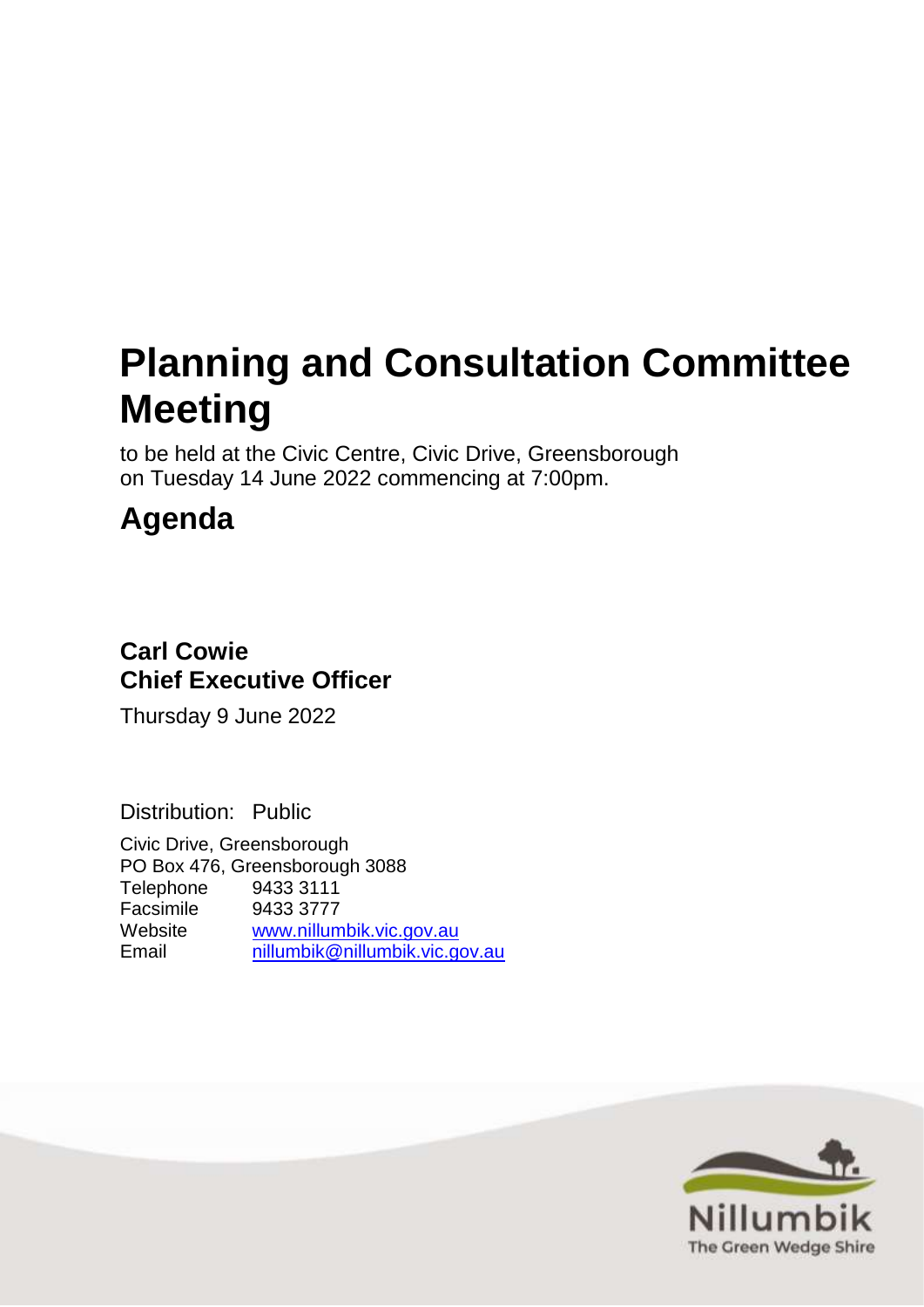## Council ChamberPlanning and Consultation Committee Meeting seating plan

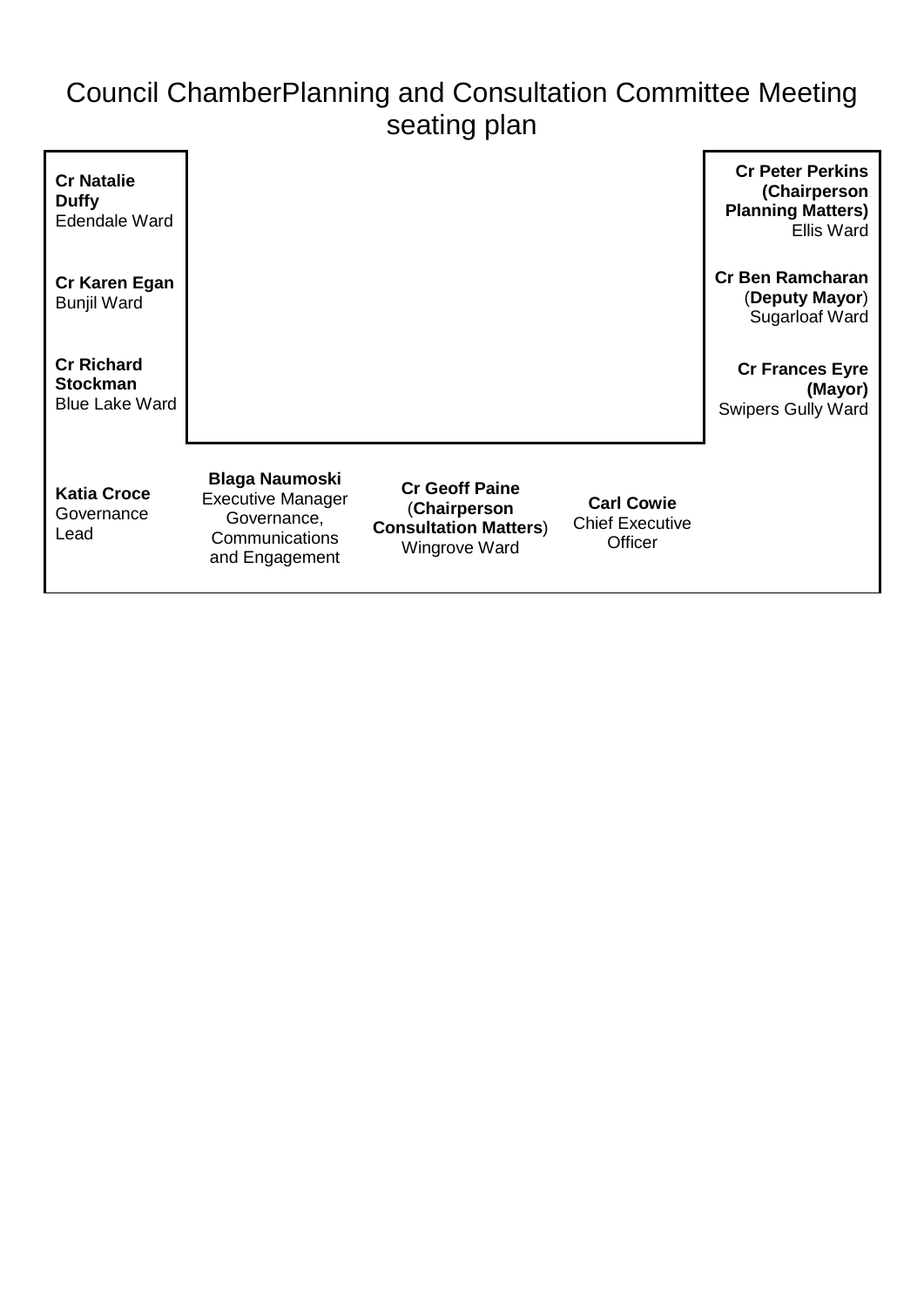### **Nillumbik Shire Council**

|    | <b>Contents</b>                |                                                                                                         |              |  |
|----|--------------------------------|---------------------------------------------------------------------------------------------------------|--------------|--|
| 1. | <b>Welcome by the Chair</b>    |                                                                                                         | 1            |  |
| 2. |                                | <b>Acknowledgement of Country</b>                                                                       | 1            |  |
| 3. | <b>Apologies</b>               |                                                                                                         | 1            |  |
| 4. |                                | Disclosure of conflicts of interest                                                                     | 1            |  |
| 5. | <b>Confirmation of Minutes</b> |                                                                                                         | $\mathbf{2}$ |  |
|    | COM.001/22                     | Confirmation of Minutes Planning and Consultation Committee<br>Meeting held Tuesday 10 May 2022         | 2            |  |
|    | <b>Consultation Matters</b>    |                                                                                                         |              |  |
|    | PCC.020/22                     | Nillumbik Neighourhood Character Strategy - Response to first<br>round of public engagement             | 3            |  |
|    | PCC.021/22                     | Draft Communications Strategy 2022-2025                                                                 | 13           |  |
|    | PCC.022/22                     | Endorsement of Nillumbik Shire Council Submission to the MAV<br>Rules Review 2021-2022 Directions Paper | 19           |  |
| 7. |                                | <b>Supplementary and urgent business</b>                                                                | 22           |  |
| 8. | <b>Confidential reports</b>    |                                                                                                         | 22           |  |
| 9. | <b>Close of Meeting</b>        |                                                                                                         | 22           |  |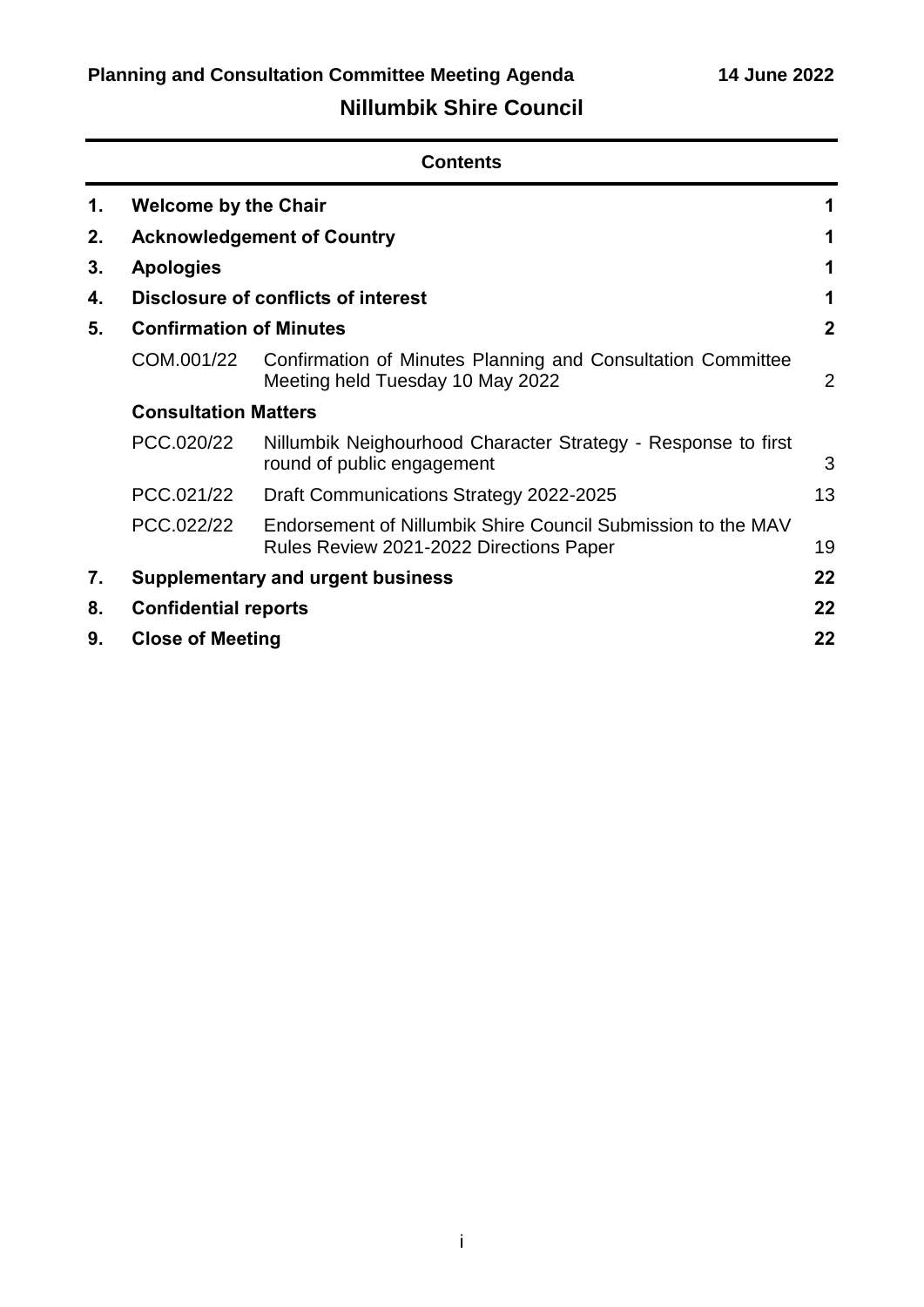#### THIS PAGE WAS LEFT INTENTIONALLY BLANK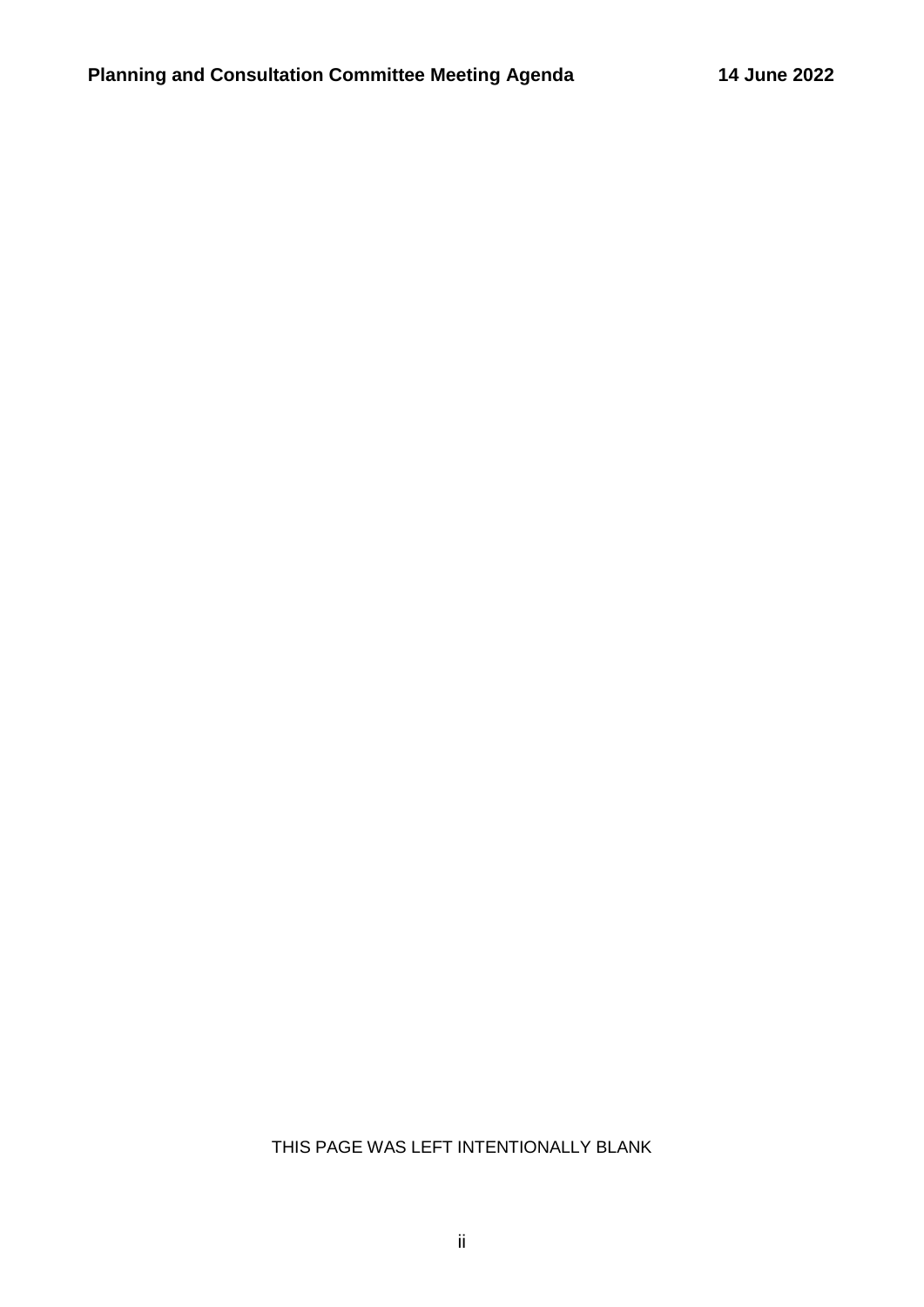#### **Nillumbik Shire Council**

#### **Agenda of the Planning and Consultation Committee Meeting to be held Tuesday 14 June 2022 commencing at 7:00pm.**

#### <span id="page-4-0"></span>**1. Welcome by the Chair**

Members of the public are advised the meeting will be livestreamed and recorded and the livestream recording will be made publicly available on YouTube and Council's website.

#### <span id="page-4-1"></span>**2. Acknowledgement of Country**

#### **The Acknowledgement of Country to be read by the Chairperson**

Nillumbik Shire Council respectfully acknowledges the Wurundjeri Woi-wurrung people as the Traditional Owners of the Country on which Nillumbik is located, and we value the significance of the Wurundjeri people's history as essential to the unique character of the shire. We pay tribute to all First Nations People living in Nillumbik, give respect to Elders past, present and future, and extend that respect to all First Nations People.

We respect the enduring strength of the Wurundjeri Woi-wurrung and acknowledge the ongoing impacts of past trauma and injustices from European invasion, massacres and genocide committed against First Nations People. We acknowledge that sovereignty was never ceded.

Wurundjeri Woi-wurrung people hold a deep and ongoing connection to this place. We value the distinctive place of our First Nations People in both Nillumbik and Australia's identity; from their cultural heritage and care of the land and waterways, to their ongoing contributions in many fields including academia, agriculture, art, economics, law, sport and politics.

#### <span id="page-4-2"></span>**3. Apologies**

#### **Recommendation**

**That** the apologies be noted.

#### <span id="page-4-3"></span>**4. Disclosure of conflicts of interest**

Committee members should note that any conflicts of interest should also be disclosed immediately before the relevant item.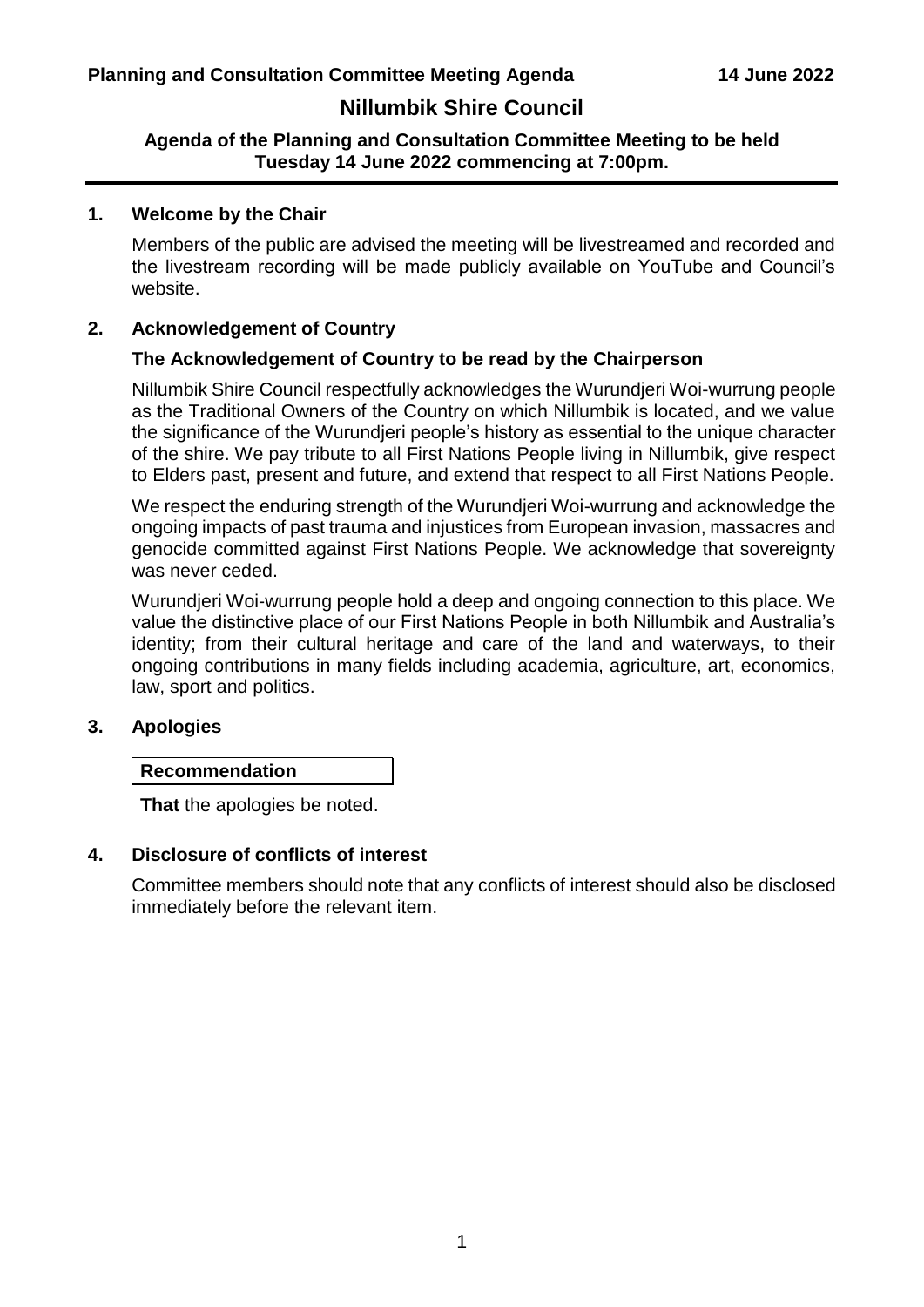#### <span id="page-5-0"></span>**5. Confirmation of Minutes**

#### <span id="page-5-1"></span>**COM.001/22 Confirmation of Minutes Planning and Consultation Committee Meeting held Tuesday 10 May 2022**

#### **Summary**

Confirmation of the minutes of the Planning and Consultation Committee Meeting held on Tuesday 10 May 2022.

#### **Recommendation**

**That** the Committee (acting under delegation from Council) confirms the minutes of the Planning and Consultation Committee Meeting held on Tuesday 10 May 2022 (**Attachment 1)**.

#### **Attachments**

[⇨](../../../RedirectToInvalidFileName.aspx?FileName=PCC_14062022_ATT_1193.PDF#PAGE=4)1. Minutes Planning and Consultation Committee Meeting held 10 May 2022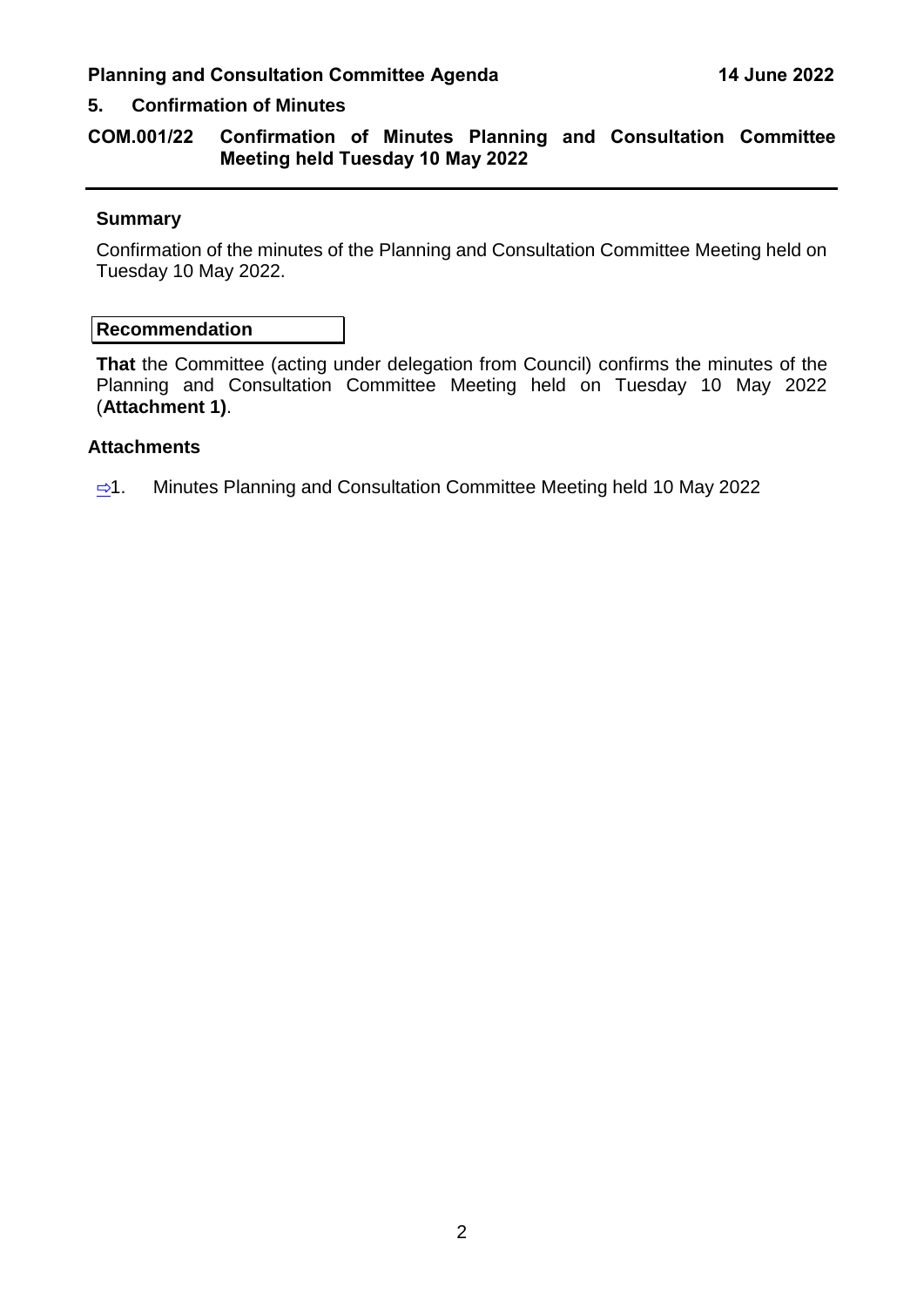#### <span id="page-6-0"></span>**6. Officers' reports**

<span id="page-6-1"></span>

| PCC.020/22 | Nillumbik Neighourhood Character Strategy - Response to first round |
|------------|---------------------------------------------------------------------|
|            | of public engagement                                                |

| Item:          | <b>Consultation Matter</b>                                      |
|----------------|-----------------------------------------------------------------|
| Distribution:  | <b>Public</b>                                                   |
| Manager:       | Rosa Zouzoulas, Executive Manager Planning and Community Safety |
| <b>Author:</b> | Leigh Northwood, Strategic Planning Lead                        |

#### **Summary**

This report summarises and considers the response to a first round of public engagement that was recently conducted in developing a new Nillumbik Neighbourhood Character Strategy.

A Neighbourhood Character Strategy (NCS) is an important policy document to enable Council to identify and protect neighbourhood character in residential areas. Council has an existing NCS which dates from 2003 and a new strategy is now required. Developing a new NCS is a priority action in the current Council plan.

The project to develop a new NCS includes three rounds of public engagement. The first round of engagement (the subject of this report) was conducted from 28 March to 8 May 2022 (over 6 weeks) for the purpose of eliciting community response regarding what is important to the neighbourhood character in the Shire and how can future development best support neighbourhood character.

Council received 332 written responses to the engagement, plus additional feedback received verbally from a number of Council's Community Advisory Committees and at information stalls held during the engagement. There is a strong emphasis in the feedback received on the importance of vegetation and landscape in defining the local neighbourhood character in Nillumbik and many suggestions are made regarding how to ensure future development supports neighbourhood character. The key themes from this engagement are detailed in the body of this report and particular attachments.

The next stage in the project is for the results of the engagement to be synthesised with technical work to develop a first draft of the NCS, which is scheduled to be presented to the August Council Meeting with a recommendation it be endorsed for public engagement.

#### **Recommendation**

**That** the Committee (acting under delegation from Council):

- 1. Notes:
	- a) The community response to the first round of engagement for the Nillumbik Neighbourhood Character Strategy.
	- b) That a first draft of the Nillumbik Neighbourhood Character Strategy is scheduled to be presented to the August 2022 Council meeting to be endorsed for public engagement.
- 2. Resolves that the confidential un-redacted copies of survey responses and general written submissions to the recent public engagement for the Neighbourhood Character Strategy, as provided in **Attachments 5** and **6**, remain confidential on the grounds specified in the definition of confidential information in section 3(1)(g)(ii) of the *Local Government Act 2020.*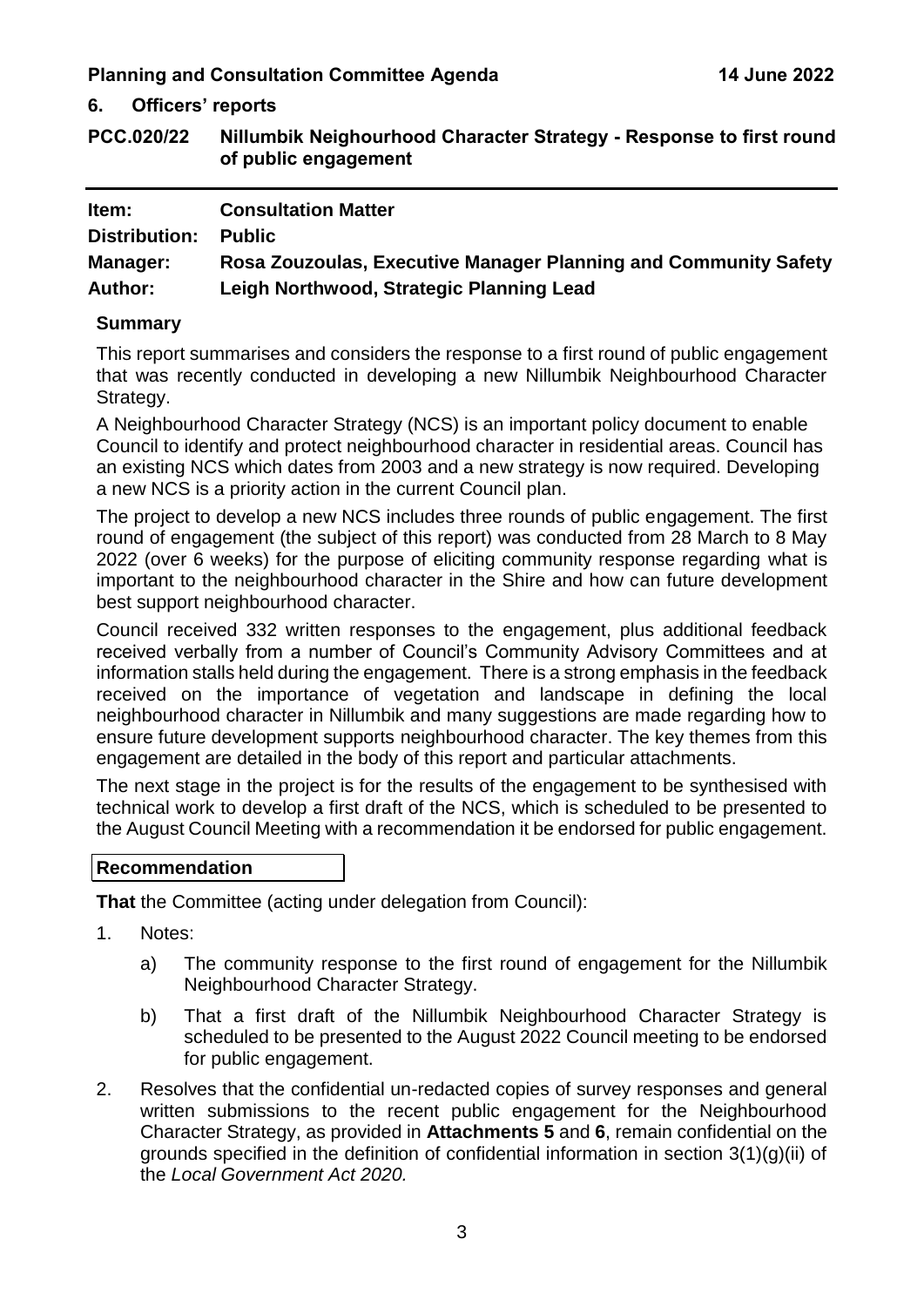#### **6. Consultation Matters**

#### **PCC.020/22 Nillumbik Neighourhood Character Strategy - Response to first round of public engagement**

3. Requests Officers write to all respondents to the community engagement to express Council's gratitude for their contribution and to advise them of Council's resolution and the next scheduled steps in the project.

#### **Attachments**

- [⇨](../../../RedirectToInvalidFileName.aspx?FileName=PCC_14062022_ATT_1193.PDF#PAGE=16)1. Policy hierarchy and context for a Housing Strategy and Neighbourhood Character **Strategy**
- [⇨](../../../RedirectToInvalidFileName.aspx?FileName=PCC_14062022_ATT_1193.PDF#PAGE=18)2. Study area for the Nillumbik Neighbourhood Character Strategy
- $\Rightarrow$ 3. Redacted and consolidated survey responses First round of NCS Engagement
- [⇨](../../../RedirectToInvalidFileName.aspx?FileName=PCC_14062022_ATT_1193.PDF#PAGE=150)4. Redacted and consolidated general submissions First round of NCS engagement
- 5. Un-redacted and consolidated survey responses First round of NCS engagement *- CONFIDENTIAL*
- *6*. Un-redacted and consolidated general submissions First round of NCS engagement *- CONFIDENTIAL*
- [⇨](../../../RedirectToInvalidFileName.aspx?FileName=PCC_14062022_ATT_1193.PDF#PAGE=224)*7*. Consultation Findings Report First round of NCS engagement Chatterbox Projects

#### **Discussion**

#### Developing a new Nillumbik NCS

- 1. It is a requirement of State Planning Policy that each Council develops:
	- a) A NCS to identify a preferred character for residential areas and how future development will support that character.
	- b) A Housing Strategy (HS) to identify how the municipality will provide sufficient growth in housing supply and diversity.
- 2. The NCS is particularly required to inform and justify provisions that the Council and community wants in the local planning scheme to protect neighbourhood character, including when decisions are reviewed at VCAT. Both the NCS and HS are required by State Planning Policy to support the State Government's intended growth in housing supply and diversity in metropolitan Melbourne. The planning context for the NCS and HS is explained further in a diagram provided as **Attachment 1**.
- 3. Council has an existing NCS and Housing Strategy. However, both are dated, noting that the existing NCS was produced in 2003 and the HS was produced in 2001. The significant age of these documents will increasingly have consequences for the weight given to them in planning settings, such as VCAT. Consequently, the development of a new NCS and HS are priority actions in the current Council Plan.
- 4. The project to develop a NCS is fully funded over 2 financial years (see "Budget implications" below) and is significantly advanced. The study area for the NCS is identified in **Attachment 2** and only includes those parts of the Shire that are within residential zones.
- 5. A consultant team, comprising Ethos Urban and Chatterbox Projects, has been engaged to assist with much of the technical and consultative project work to develop the new NCS. The project has the following key stages: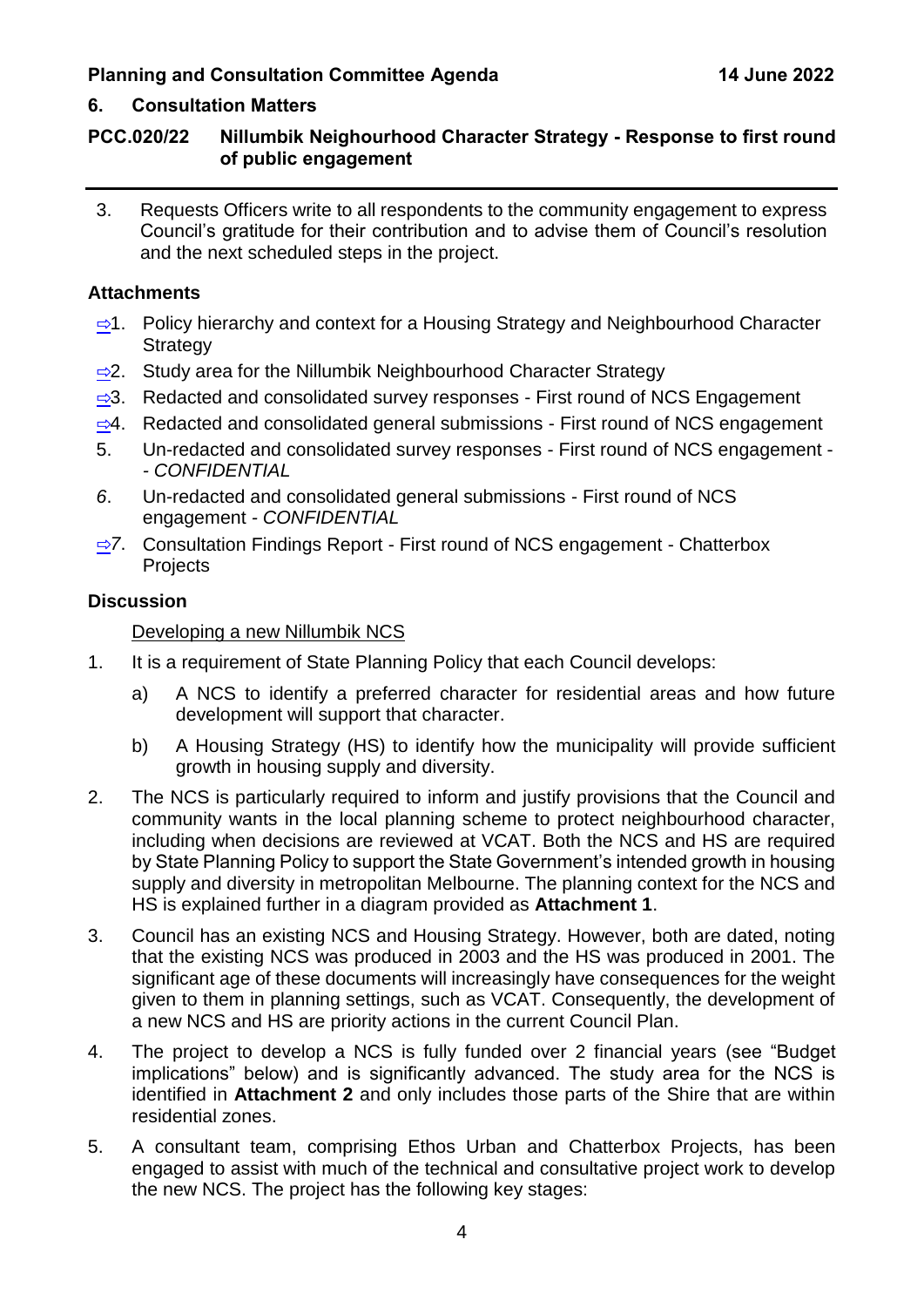#### **6. Consultation Matters**

#### **PCC.020/22 Nillumbik Neighourhood Character Strategy - Response to first round of public engagement**

| <b>Step</b> | <b>Action</b>                                                                                                                                                                                                                                                                                                                   | <b>Timing/Status</b>                                                                                    |
|-------------|---------------------------------------------------------------------------------------------------------------------------------------------------------------------------------------------------------------------------------------------------------------------------------------------------------------------------------|---------------------------------------------------------------------------------------------------------|
| a)          | Develop the project and conduct background<br>research.                                                                                                                                                                                                                                                                         | Completed                                                                                               |
| b)          | Conduct further research, including to conduct a<br>first round of public engagement as to what<br>constitutes the preferred character in residential<br>areas.                                                                                                                                                                 | This first round of public<br>engagement was<br>completed on 8 May.<br>Other research is<br>continuing. |
| C)          | Prepare a first draft of the NCS                                                                                                                                                                                                                                                                                                | To be completed by<br>August 2022                                                                       |
| d)          | Conduct public engagement on the draft NCS                                                                                                                                                                                                                                                                                      | August - September 2022                                                                                 |
| e)          | Consider changes to the draft NCS, including by<br>further engagement, and then recommend<br>Council adopt a final NCS (potentially with further<br>changes) and commence a planning scheme<br>amendment to implement it (note that a planning<br>scheme amendment to implement the NCS would<br>require completion of the HS). | From early 2023 with the<br>NCS scheduled to be<br>adopted in late 2023                                 |

#### TABLE A – KEY STAGES TO DEVELOP THE NILLUMBIK NCS

6. The planning scheme amendment referred to in Stage e) of Table A will be run as a separate, subsequent, project. The amendment process will have its own extensive round of consultation and right of review, in accordance with the statutory process set down by the *Planning and Environment Act 1987*.

The results of the first round of public engagement

- 7. The first round of public engagement for the NCS, referred to as Stage b) in Table A, was conducted from 28 March to 8 May (6 weeks). The engagement particularly sought to elicit from the community:
	- a) What is important to the neighbourhood character in the Shire?
	- b) How can future development best support neighbourhood character in the Shire?
- 8. Council has conducted a robust first round of engagement. The consultation was promoted through a variety of means, such as a project page on Council's Participate Nillumbik website, information stalls, distributing consultation material to key community destinations, a range of local e-newsletters, social media updates and paid social media advertisements. Further details of how the engagement was promoted are provided in a later section of this report, entitled "Community Engagement".
- 9. The engagement primarily sought feedback via the following means: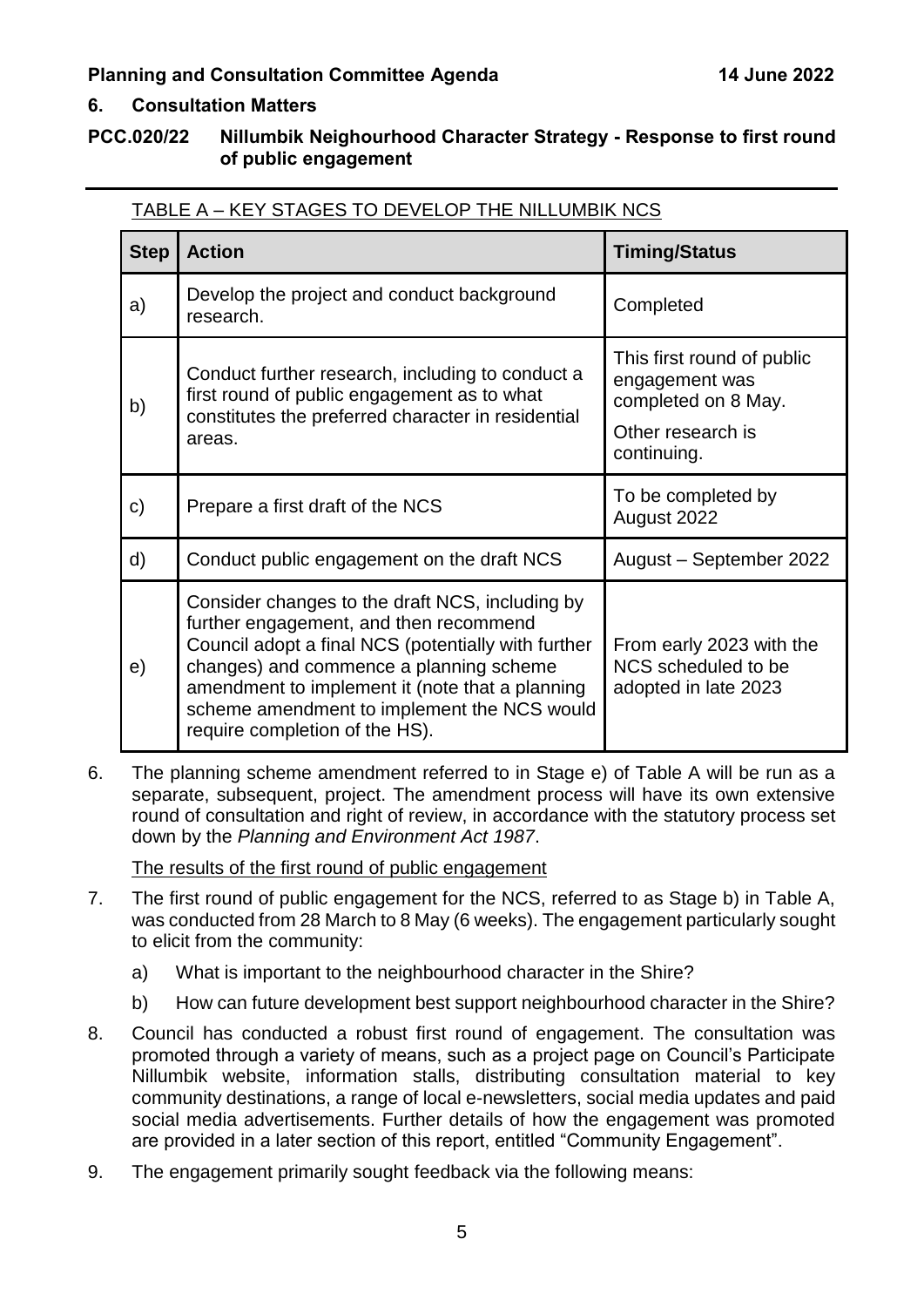#### **6. Consultation Matters**

#### **PCC.020/22 Nillumbik Neighourhood Character Strategy - Response to first round of public engagement**

- a) A written response, which could be provided by completing a short survey, or making a standard submission.
- b) Feedback from a number of Council Advisory Committees, including the Youth Council, Environment and Sustainability Advisory Committee, Wurundjeri Woi-Wurrung Cultural Heritage Aboriginal Corporation, the Positive Ageing Committee and the Inclusion and Access Committee.
- c) Discussions with the community at the information stalls held for the engagement, with one stall held at each of Diamond Creek, Hurstbridge and Eltham.

#### 10. Some numerical results of the engagement are:

- 220 people participated in the three place-based pop-ups
- There were 2,689 visitors to the Participate Nillumbik project page and 1,678 people were directed to the project page via social media posts
- 332 written responses were received, comprising 312 survey responses and 20 general written submissions.
- Almost all survey respondents reported living in Nillumbik. 93% said their main connection to the area was living in Nillumbik and 95% said they reside in the study area for the project.
- Individuals predominantly used the survey to provide feedback, whilst almost half of the general written submissions were provided by community groups.
- 11. The response regarding Eltham has been very strong, noting a high number of the survey responses wished to comment on that locality, as did a number of general submissions, such as one provided by the Eltham Community Action Group (ECAG). The size of the response from Eltham probably reflects that this is the Shire's largest residential area.
- 12. However, other residential areas are notably represented in the survey responses, as well as in other forms of feedback. For example:
	- General written submissions were received from the Warrandyte Community Association, the Hurstbridge Community Voice, the Wattle Glen Residents' Association and from the Stringybark Community Nursery (which operates at St Andrews) and these submissions focused on character issues relevant to those particular communities.
	- The advisory committees, such as the Youth Council, provided notable feedback on a range of localities, such as Diamond Creek, Plenty and Hurstbridge.
- 13. The responses to the engagement are provided as:
	- **Attachment 3** redacted and consolidated survey responses.
	- **Attachment 4** redacted and consolidated general submissions.
	- **Attachment 5** (confidential) un-redacted and consolidated survey responses.
	- **Attachment 6**  (confidential) un-redacted and consolidated general submissions.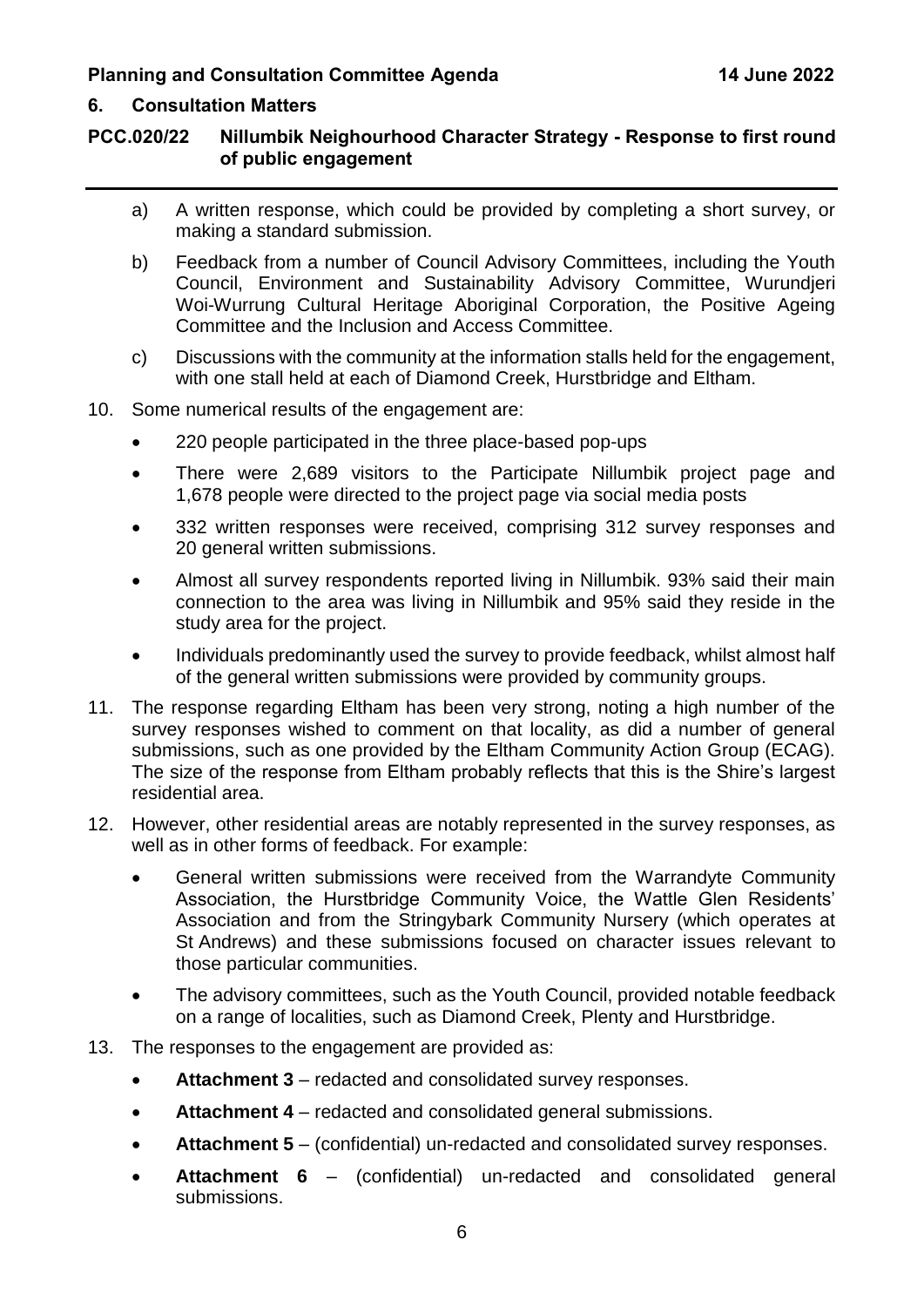#### **6. Consultation Matters**

#### **PCC.020/22 Nillumbik Neighourhood Character Strategy - Response to first round of public engagement**

- **Attachment 7** A consultant report by Chatterbox Projects which documents all the feedback received (i.e. from written responses, discussions with advisory committees and discussions at the engagement stalls).
- 14. It is noted that **Attachments 5** and **6** remain confidential on the grounds specified in the definition of confidential information in section 3(1)(g)(ii) of the *Local Government Act 2020.*
- 15. The following key themes are evident across all the feedback received:

*The Shire's residential areas have a distinct and attractive character, which is tied to the location and its natural attributes.*

- 16. There is a particularly strong sentiment in the public response that the Shire's residential areas have a distinctive and attractive semi-rural character. Further, a range of elements are commonly cited as significantly contributing to this. For example:
	- a) Vegetation is highly prominent in the streetscapes and landscape, including vegetation in gardens, road reserves and nearby public open space. Particular importance was attached to this element.
	- b) A dominance of indigenous vegetation, as opposed to native or exotic. There was strong mention of the dominance of canopy indigenous eucalypts in key residential areas such as Eltham and rural townships and how this canopy cover across the landscape makes these residential areas unique. However, there was also comment that the importance of understorey vegetation needs to also be appreciated.
	- c) That gardens visually spread between properties and into the road reserve and "appear to have evolved rather than being imposed".
	- d) The outer location of the Shire's residential areas provides a strong semi-rural or "Melbourne meets the country" feel.
	- e) The local topography, particularly its distinctively hilly, vegetated form.
	- f) The scenic views available, including views to surrounding vegetated hills, views within the streetscape and non-urban views on the main approach to rural townships, such as Wattle Glen.
	- g) The existence of semi-rural streets typified with roads being curvy, well-planted, lacking kerb and channel and being unsealed or partially sealed.
	- h) The considerable open space in proximity to, or mixed within, residential neighbourhoods.
	- i) The native fauna which the vegetated residential areas support.
	- j) The local community and its heritage, such as its historic association with the arts and alternative building techniques.
	- k) Particular aspects of the design and pattern of residential development were identified as important, such as: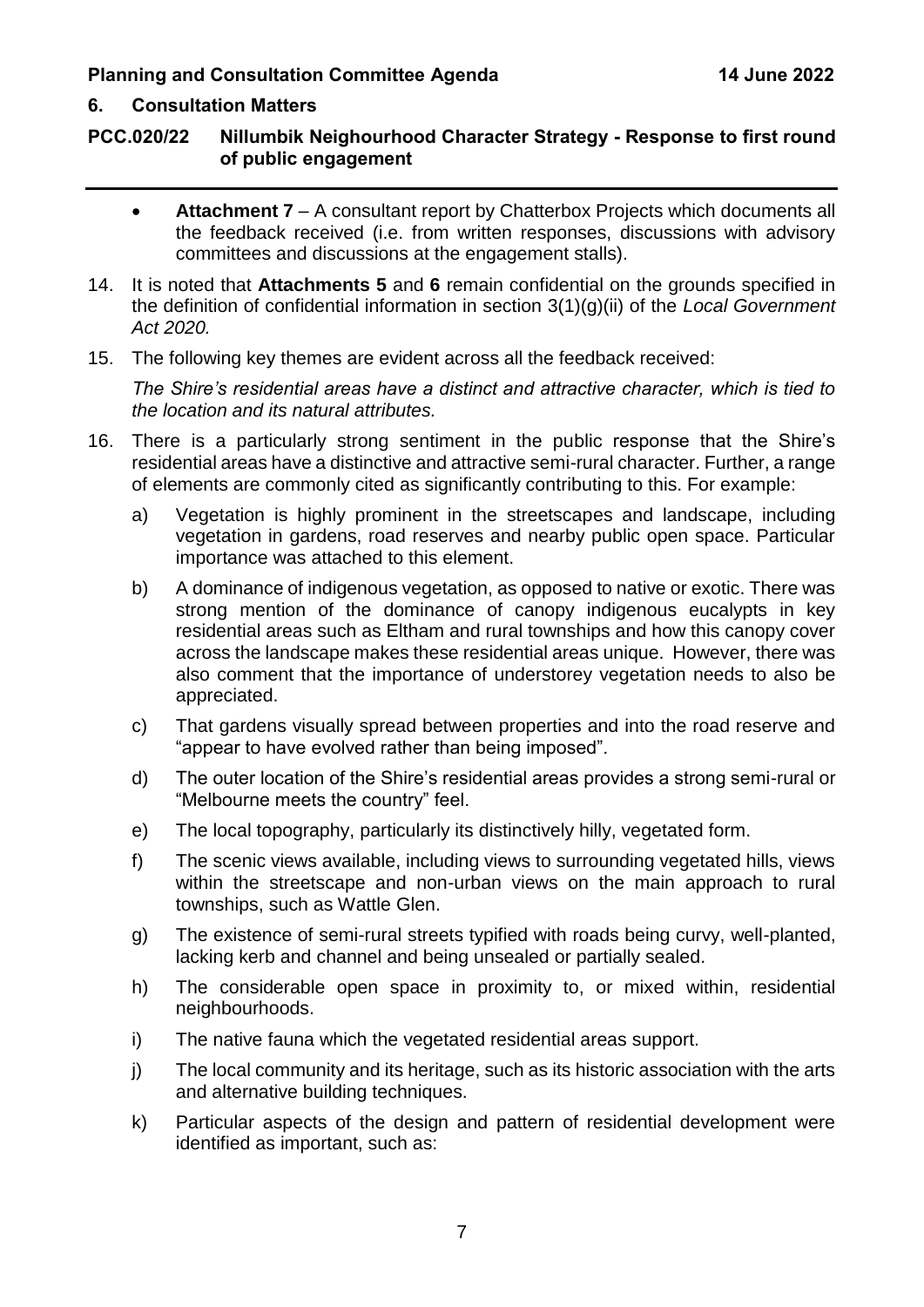#### **6. Consultation Matters**

#### **PCC.020/22 Nillumbik Neighourhood Character Strategy - Response to first round of public engagement**

- i. A non-uniform or "random" residential appearance, typified by varied front setbacks and an appreciable variation in design style and era in most neighbourhoods.
- ii. The common existence of large front setbacks, which provide sufficient space for vegetation that screens buildings on a residential property and provide enough space for canopy trees to contribute to the overall vegetated character of the landscape.
- iii. Use of minimum to no front fencing, including use of rural fencing, which allows uninterrupted vegetation between road reserve and front gardens.
- iv. Development that respects the sloping topography by avoiding cut and fill.
- v. A low scale of development and low building heights.
- vi. A low density of residential areas, with a sense of openness or open spaces.
- vii. Numerous examples of building design which reflect the heritage and artistic tradition of the area e.g. mud-brick dwellings, rustic designs or older buildings. The Warrandyte Community Association indicated the architecture of many dwellings in North Warrandyte are significant and interesting for this reason.
- viii. Use of natural materials to blend buildings into the natural environment.
- ix. Local design techniques (such as an emphasis on retention of vegetation) which also contribute to reducing energy use and providing habitat for flora and fauna.
- 17. A key point is that a combination of factors, not just one, were typically mentioned as important to neighbourhood character. However, vegetation and landscape were certainly identified as central to the overall attractive character, but also important is that buildings and streetscapes have respected or showcased these elements.

*Varied response on how to protect neighbourhood character, but emphasis on requiring development to be sympathetic to local natural attributes.*

- 18. There was some variation in the response to the question of how future development can appropriately support neighbourhood character in the Shire, which is explained as follows:
	- a) Some respondents essentially stated that neighbourhood character could only be protected by allowing no further residential development, or by applying restrictions that would essentially prevent any appreciable further development. Examples of the restrictions sought were no further subdivision and no increase in density.
	- b) A substantive number of responses appeared to be accepting of some further residential development, subject to strong use of at least one (typically several) guidelines to protect neighbourhood character. Examples of such guidelines included:
		- i. To use natural looking exterior materials.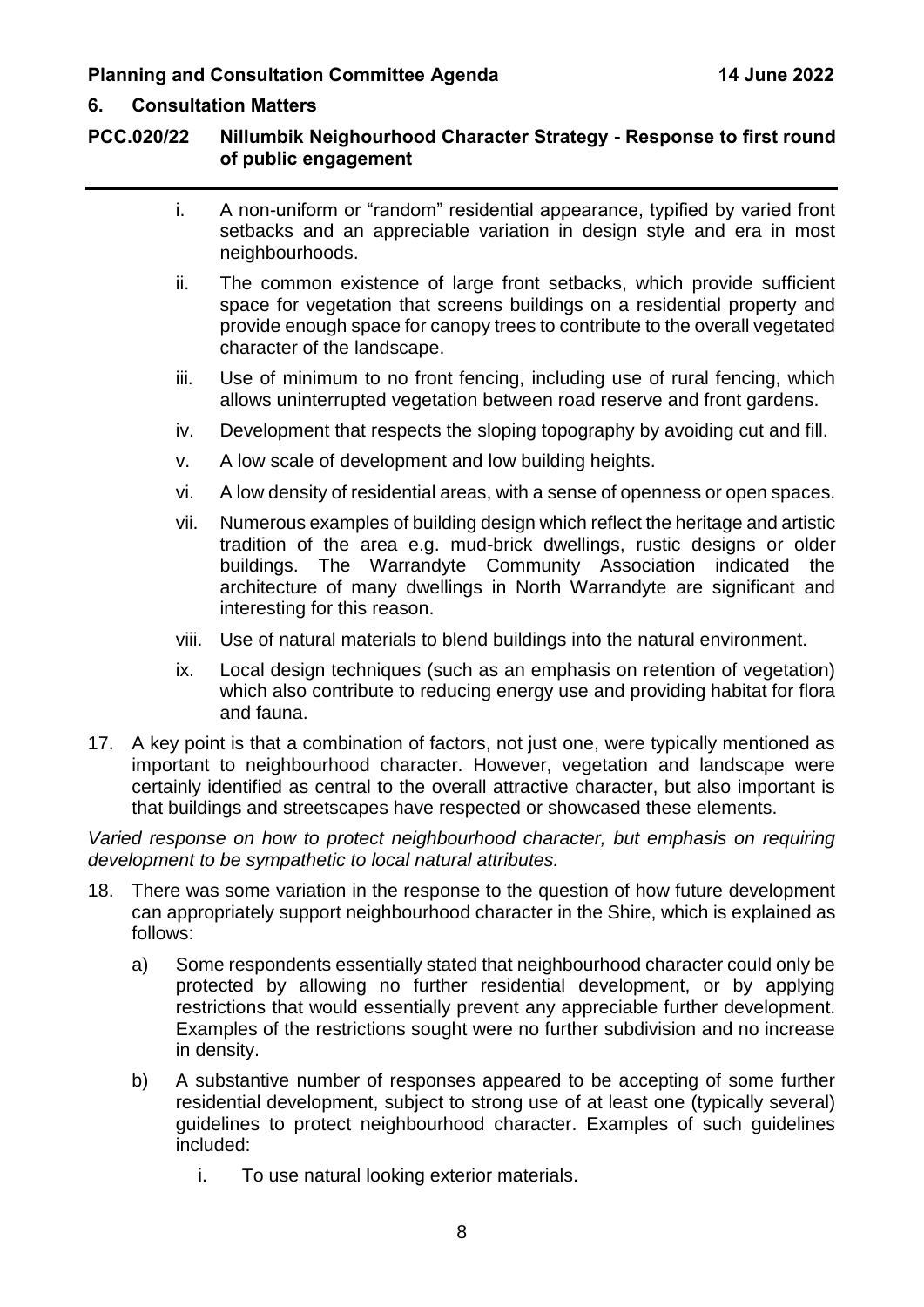#### **6. Consultation Matters**

#### **PCC.020/22 Nillumbik Neighourhood Character Strategy - Response to first round of public engagement**

- ii. Provide variation in design across any larger residential development.
- iii. Ensure the external appearance of residential development reflects aspects of the immediate neighbourhood or rural township.
- iv. Promote Nillumbik's vegetated theme, particularly in the front setback of residential developments and also in side and rear setbacks and in road reserves. Again, with strong support for indigenous vegetation.
- v. Ensure sufficient space is available for canopy trees, particularly indigenous, to maintain the vegetated landscape.
- vi. Related to the two previous points, maintain generous front setbacks for landscaping, whilst also providing side and rear setbacks suitable for planting.
- vii. Better articulate and defend the role of understorey plants, not just canopy trees, in protecting neighbourhood character.
- viii. Protect adjacent habitat values and wildlife corridors. For example, by promoting fencing in residential areas that avoids injury to local fauna.
- ix. Design development to be sympathetic to surrounding open space. For example, in terms of how the development is orientated to and setback from any open space.
- x. Visually break-up any medium density housing with single dwellings and restrict the extent of medium density housing.
- xi. Require development to respond to the values of a site, rather than allowing development that is not designed to suit the site.
- xii. Use pitched roofs to mimic the topography.
- xiii. Encourage mudbrick as a design and building material for dwellings, as it contributes significantly in various ways to the Shire's local character.
- xiv. Retain a preference for minimal or rural style front fencing.
- xv. Set guidelines to suitably restrict the size of ancillary structures (e.g. sheds)
- xvi. Avoid hard surfaces in front gardens to allow for more landscaping.
- xvii. Ensure neighbourhood character guidelines support reducing energy use in residential areas. For example, by encouraging large trees to be located in a position where they will add to a continuous canopy and retain appropriate solar access for north-facing windows.
- xviii. Carefully design improvements in the public realm. For example, to design footpaths in St Andrews to be in keeping with the charm of the township.
- xix. Put power lines underground in the road network.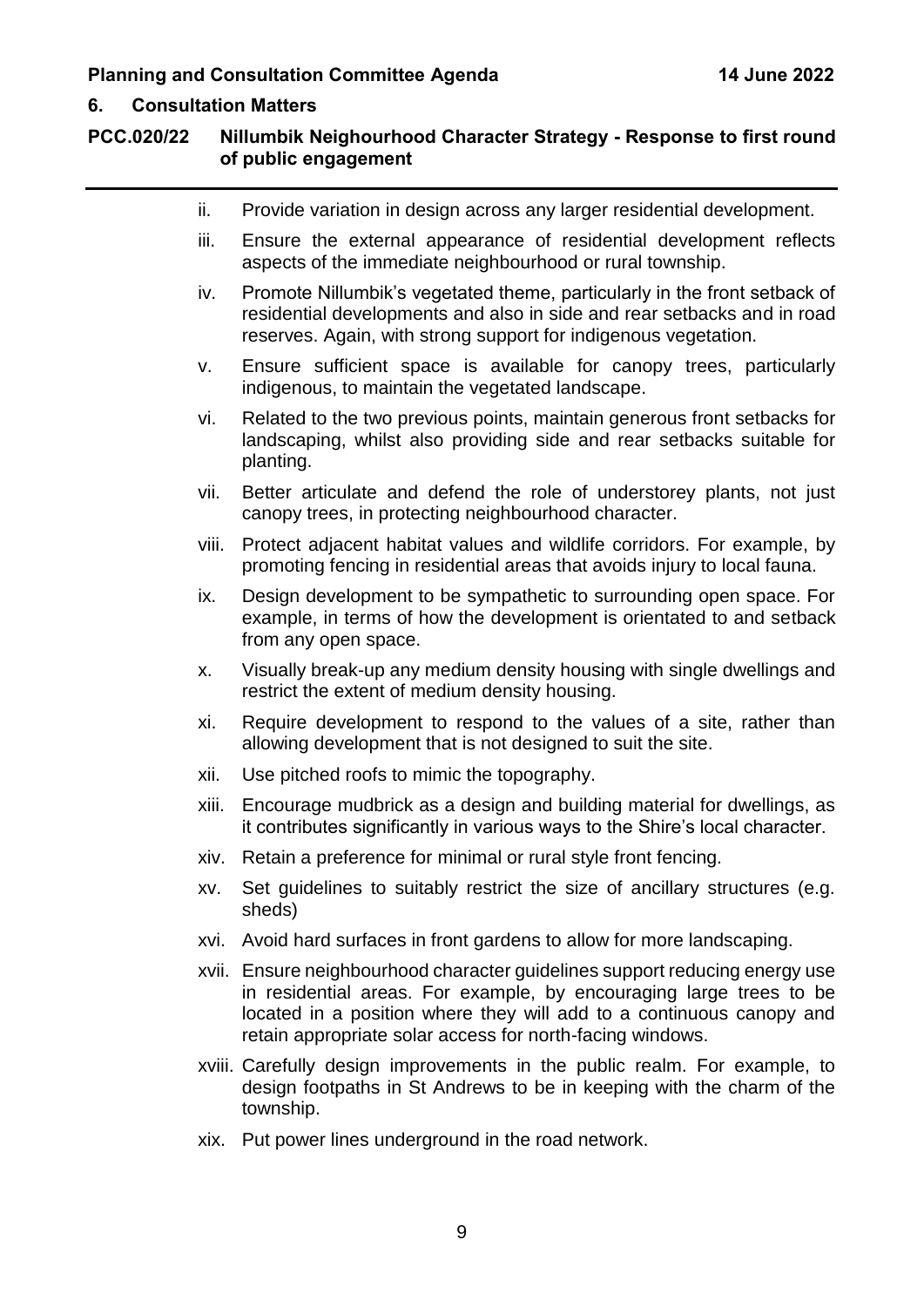#### **6. Consultation Matters**

#### **PCC.020/22 Nillumbik Neighourhood Character Strategy - Response to first round of public engagement**

- xx. Look to alternative road design, rather than "national standards", and do this by designing roads to run between trees and by using less obtrusive road surfaces.
- xxi. Minimise the density and footprint of residential development where required to support particular guidelines outlined above e.g. to allow generous setbacks for landscaping and canopy trees.
- 19. A common theme in these responses is to encourage developments that blend with and exemplify the local environment, rather than making an architectural statement.
- 20. Some responses attached particular importance to the local application of specific planning provisions to protect neighbourhood character, particularly as a means to protect and enhance the contribution of natural attributes (e.g. vegetation) in residential areas. For example:
	- The Wattle Glen Resident's Association emphasised the importance of particular overlays, such as the Significant Landscape Overlay, to protecting neighbourhood character in the area.
	- A resident advocated for changes to Rescode (which are State Planning provisions) to better require and support biodiversity sensitive urban design, including by requiring a garden bed suitable to support a canopy tree.
	- A resident advocated for changes to the Bushfire Management Overlay to reduce environmental impacts from the vegetation management requirements often set in accordance with that overlay.
- 21. It is emphasised that the above high-level summary regarding feedback on what is the character of the Shire's residential areas and how should it be protected does not capture all the views expressed and some views were expressed that are contrary, or vary, to those outlined above.

#### **Related Council decisions**

22. Council's resolution of 26 October 2021 to adopt the Council Plan 2021-2025, which includes as priority actions to develop a NCS and HS.

#### **Options**

- 23. The Committee has no requirement to consider options at this point of the project, noting the purpose of the public engagement was not to review a proposed Council decision or strategy, but instead to inform the preparation of a draft NCS.
- 24. In accordance with Table A above, which outlines the key stages of the project, the next scheduled decision for Council is at the August 2022 Ordinary Council Meeting where Councillors will consider a first draft of the NCS and a recommendation to conduct public engagement on the draft.
- 25. Any presentations made to the June 2022 Planning and Consultative Committee, including any points of clarification from submitters, will be added to the existing feedback and will be considered in preparation of the first draft of the NCS.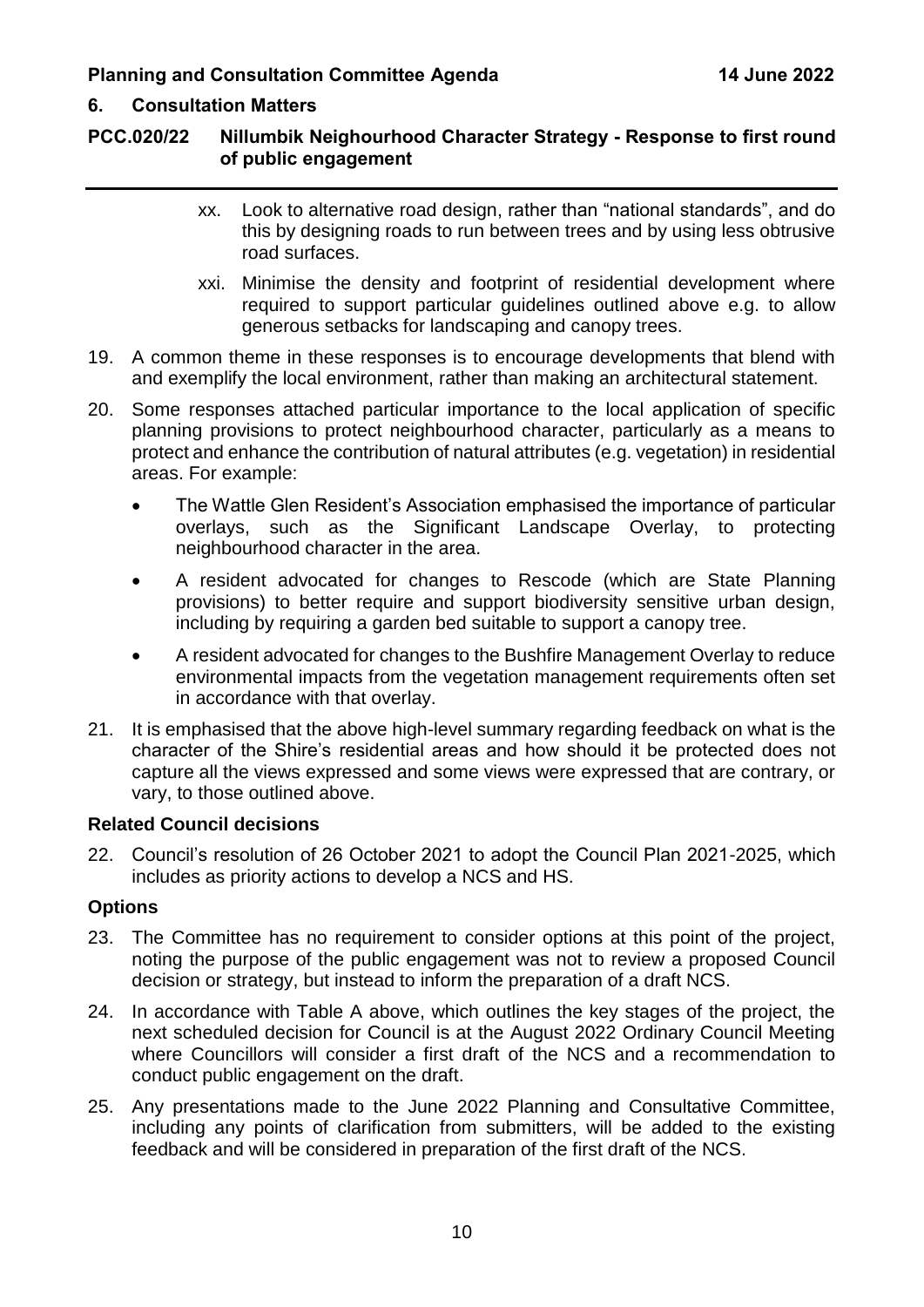#### **6. Consultation Matters**

#### **PCC.020/22 Nillumbik Neighourhood Character Strategy - Response to first round of public engagement**

#### **Council plans and policies**

- 26. This report directly supports the achievement of the Council Plan 2021-2025 strategy:
	- We respect and enhance the unique neighbourhood character in our communities to ensure a considered approach to planning and development.
- 27. Further, it implements a priority action in the Council Plan which is to develop a new Neighbourhood Character Strategy.

#### **Sustainability implications**

28. Protecting a preferred neighbourhood character can provide direct benefits in regard to sustainability, including but not limited to retention and facilitation of vegetation cover.

#### **Community engagement**

- 29. The first round of engagement was conducted using a variety of methods, such as:
	- A page on Participate Nillumbik, Council's engagement website, was dedicated to the engagement and provided:
		- o Access to the survey, or the option to upload a submission.
		- o Information explaining the project, including a video
		- o Fact sheets
		- o Maps of the study area, including an interactive mapping tool to allow residents to identify if their property is within the project's study area.
	- Three pop-up information stalls were conducted for the engagement, including at Hurstbridge, Eltham and Diamond Creek.
	- Material promoting the engagement, particularly postcards, were left at key local facilities and destinations, such as libraries, leisure centres, community centres, child-care centres and particular shops.
	- Relevant stakeholder groups, such as community groups, were notified directly by letter.
	- The consultation was promoted electronically through:
		- o social media notices (including reminder notices)
		- o paid advertisements on social media.
		- o local e-newsletters, particularly school newsletters
	- The engagement was promoted through Council's Community Advisory Committees. Further, interactive sessions were conducted with members of the following committees; Inclusion and Access, Environment and Sustainability, Youth Council and Positive Ageing. The Wurundjeri Woi-Wurrung Cultural Heritage Aboriginal Corporation received a presentation and advised it would delay providing any feedback until the draft Strategy is released.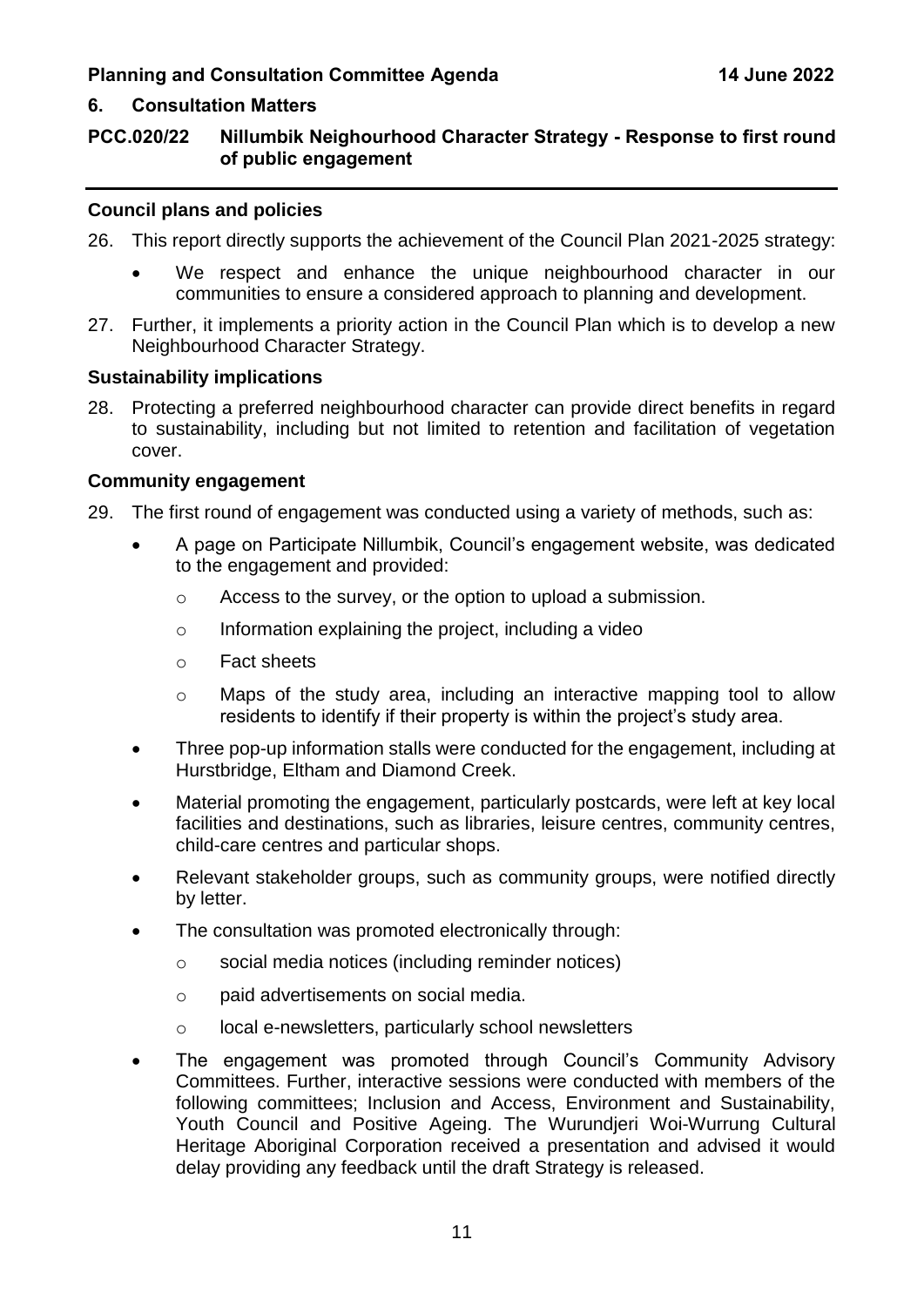#### **6. Consultation Matters**

#### **PCC.020/22 Nillumbik Neighourhood Character Strategy - Response to first round of public engagement**

30. The results of the engagement are detailed above in this report and in relevant attachments.

#### **Innovation and continuous improvement**

31. The project is important to updating Council's planning policy regarding housing in residential areas, particularly in regards to neighbourhood character.

#### **Collaboration**

32. The project is being managed in consultation with an internal Project Working Group comprising members from relevant units within Council.

#### **Budget implications**

33. The project is fully funded and accounted for across Council's 2021-22/2022-23 and 2023-24 financial years to the amount of \$220,000 (with additional for GST).

#### **Relevant law**

34. The project responds to relevant provisions within the Nillumbik Planning Scheme and relevant to that from a legal perspective, *The Planning and Environment Act* 1987 is the State legislation that regulates all Victorian planning schemes.

#### **Regional, state and national plans and policies**

35. As outlined earlier, a NCS and HS are required by State Planning Policy.

#### **Conflicts of interest**

36. No officer involved in the writing of this report has a conflict of interest with its subject matter.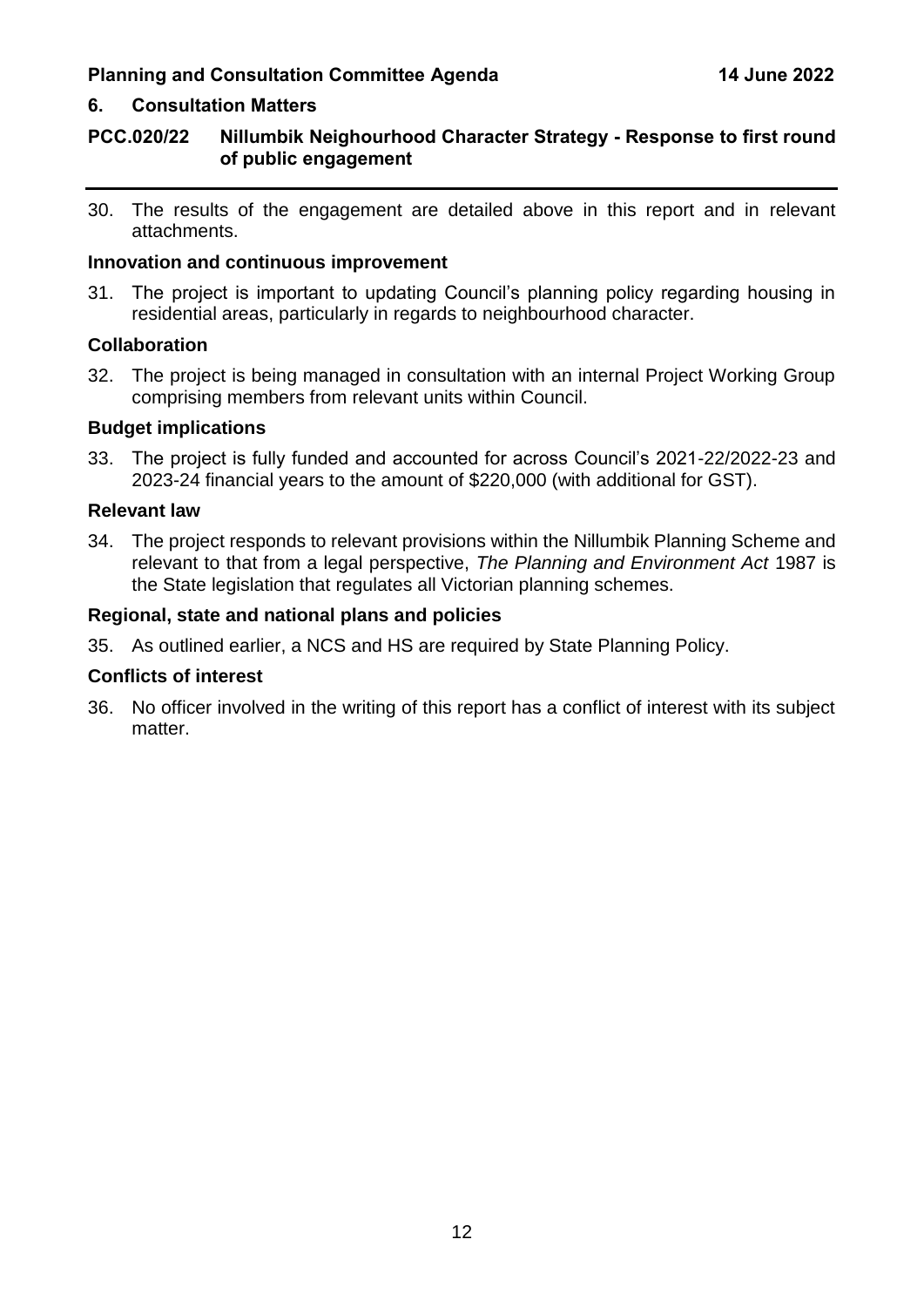#### **6. Officers' reports**

<span id="page-16-0"></span>**PCC.021/22 Draft Communications Strategy 2022-2025** 

| Item:          | <b>Consultation Matter</b>                                                     |
|----------------|--------------------------------------------------------------------------------|
| Distribution:  | <b>Public</b>                                                                  |
| Manager:       | Blaga Naumoski, Executive Manager Governance, Communications<br>and Engagement |
| <b>Author:</b> | <b>Licardo Prince, Communications and Advocacy Lead</b>                        |

#### **Summary**

This report provides a brief overview of the feedback gleaned through a round of community engagement, conducted from 29 April to 25 May 2022, on Council's Draft Communications Strategy 2022-2025 (Draft Strategy) (**Attachment 1**) and on how this feedback could inform the Strategy, when finalised.

The Draft Strategy aims to provide an overarching framework through which Council will communicate relevant information clearly, accurately and in timely fashion, to its community and other key audiences.

Ensuring the two-way flow of communication and ensuring the community is able to communicate with Council when and how it finds most appropriate is another key aim of the Draft Strategy.

These elements, along with the importance of placing access, equity and inclusion considerations at the heart of all communications between Council and its community, were prominent themes to emerge from the engagement process.

These aims will be achieved through an effective combination of approaches and channels and in pursuing a continual process of engagement, with the community, other external stakeholders and importantly, Council staff, to ensure Council has a strong insight into the community's preferred means of communication.

An increasingly fragmented communications environment highlights both, the scale of these challenges and the critical need for Council to address them.

The Community Engagement and Consultation process drew 21 formal responses. Additional verbal feedback was received from Advisory Committees, as well as at community and staff feedback and information sessions.

The feedback already received and any further feedback from the Planning and Consultation Committee meeting will be assessed and if within the project scope, will be incorporated to inform the updated final Communications Strategy to be presented at the July Council Meeting for adoption.

Feedback received, which recommended more specific day-to-day communications actions, will also be considered as part of the detailed implementation plan which will underpin the final Communications Strategy.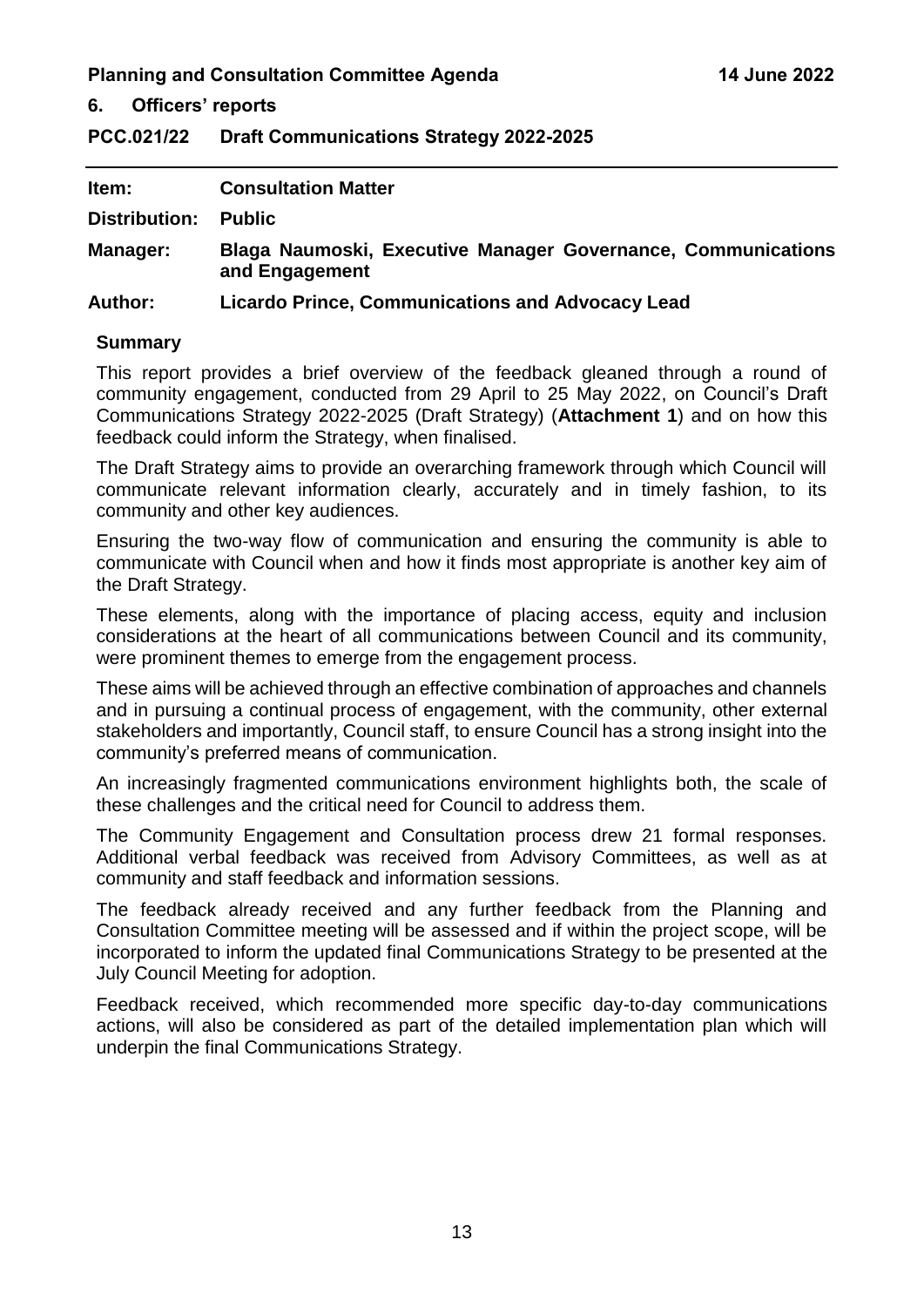#### **6. Consultation Matters**

#### **PCC.021/22 Draft Communications Strategy 2022-2025**

#### **Recommendation**

**That** the Committee (acting under delegation from Council):

- 1. Receives and notes the submissions received from community members contained in **Attachments 2 and 3,** in respect to the Draft Communication Strategy 2022-2025 (**Attachments 1**).
- 2. Requests Officers to consider and incorporate feedback into the Draft Communications Strategy document, where appropriate.,
- 3. Requests Officers present the final version of the Communications Strategy 2022- 2025 at the 26 July 2022 Council Meeting for formal adoption by Council.
- 4. Resolves that the confidential un-redacted copies of survey responses and general written submission to the recent public engagement for the Draft Community Strategy 2022-2025, as provided in **Attachments 4** and **5**, remain confidential on the grounds specified in the definition of confidential information in section 3(1)(g)(ii) of the *Local Government Act 2020.*
- 5. Thanks submitters for providing Council with feedback on this important matter.
- 6. Requests Officers write to all respondents to the community engagement to express Council's gratitude for their contribution and to advise them of Council's resolution and the next scheduled steps in the project.

#### **Attachments**

- [⇨](../../../RedirectToInvalidFileName.aspx?FileName=PCC_14062022_ATT_1193.PDF#PAGE=334)1. Draft Communications Strategy 2022-2025
- [⇨](../../../RedirectToInvalidFileName.aspx?FileName=PCC_14062022_ATT_1193.PDF#PAGE=356)2. Draft Communications Strategy 2022-2025 Redacted Participate submissions table
- [⇨](../../../RedirectToInvalidFileName.aspx?FileName=PCC_14062022_ATT_1193.PDF#PAGE=364)3. Draft Communications Strategy 2022-2025 Redacted written submissions
- 4. Draft Communications Strategy 2022-2025 Un-redacted written submissions *- CONFIDENTIAL*
- *5*. Draft Communications Strategy 2022-2025 Un-redacted Participate submissions *- CONFIDENTIAL*
- [⇨](../../../RedirectToInvalidFileName.aspx?FileName=PCC_14062022_ATT_1193.PDF#PAGE=370)*6*. Consultation Findings Report May 2022

#### **Discussion**

#### *Community Engagement*

- 1. Council's Draft Communications Strategy 2022-2025 (Draft Strategy) (**Attachment 1**) was exhibited on Council's Participate Nillumbik site for the period 29 April to 25 May 2022. Participants were asked to complete a survey to provide their feedback in relation to the Draft Strategy.
- 2. Council officers were consulted in the development of the Draft Strategy and Council staff were also offered the opportunity to provide feedback on the Draft Strategy.
- 3. A total of 20 submissions were received from the Participate Nillumbik site (**Attachment 2**) together with one written submission (**Attachment 3**)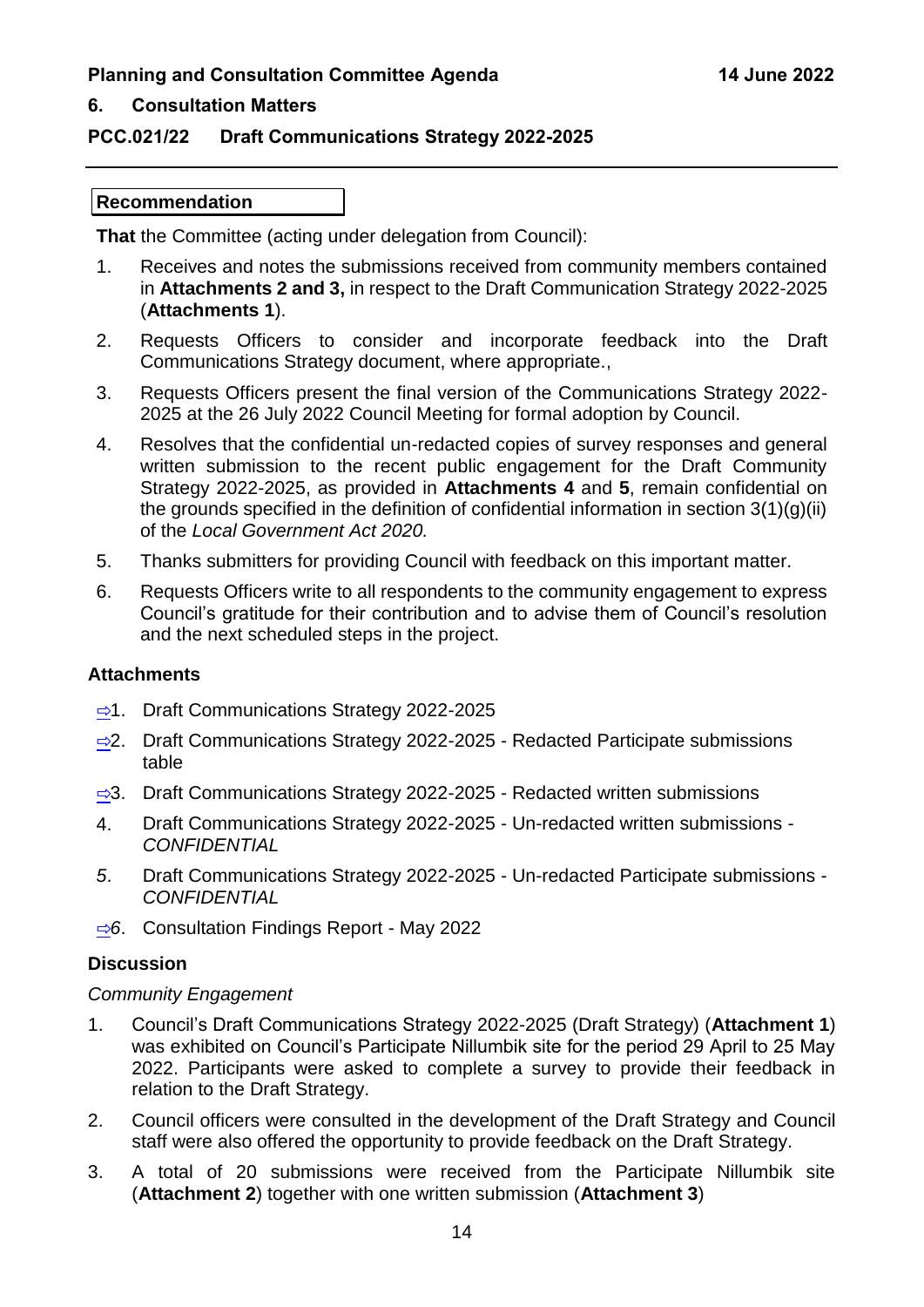#### **6. Consultation Matters**

#### **PCC.021/22 Draft Communications Strategy 2022-2025**

4. A strong diversity of preferences and views from members of the community was reflected in the feedback received through this community engagement process.

#### *Consultation Findings*

- 5. The current communications environment is continuously changing and is increasingly fragmented, meaning different audiences and groups prefer to communicate in different and often very specific ways. These developments mean connecting with the community and other Council stakeholders is more challenging than ever.
- 6. Our audiences no longer receive their news from just one or two traditional media sources, but read and disseminate news in a variety of ways, using a wide range of digital and social media platforms. There is also a segment which prefers their communication in a more traditional fashion – primarily through printed material and publications or in-person.
- 7. The Draft Strategy was intentionally developed as a high-level document aimed at providing the overarching framework to guide Council's day-to-day communications activities.
- 8. Some feedback received included specific actions, more applicable to the implementation plan which will be finalised upon the formal endorsement of the Strategy. This feedback was nevertheless important as it will be used to inform the Strategy itself.
- 9. The engagement and consultation process validated the priorities articulated in the Draft Strategy while underlining the need to sharpen the emphasis in certain aspects – the importance of the two-way flow of communication and the centrality of access equity and inclusion considerations being among these.
- 10. While both of these aspects will be comprehensively addressed actions to flow from the implementation plan, the revised draft of the Strategy will also refer to them more prominently.

#### **Related Council decisions**

- 11*. That Council:*
	- *1. Endorses the draft Communications Strategy 2022-2025 (Attachment 1) for the purposes of public exhibition and community feedback.*
	- *2. Invites written submissions on the draft Communications Strategy to Council by 25 May 2022.*
	- *3. Considers public submissions at the Planning and Consultation Committee meeting to be held on 14 June 2022.*

#### **Options**

12. **Option 1 –** Note the submissions made and request the preparation of the final Communications Strategy 2022-2025 to be presented for consideration at the 26 July 2022 Council Meeting (preferred)

By choosing to proceed with the final drafting of the Communications Strategy 2022-2025, Council is signalling its commitment to improving how our community are connected to the information they need and want about relevant Council programs,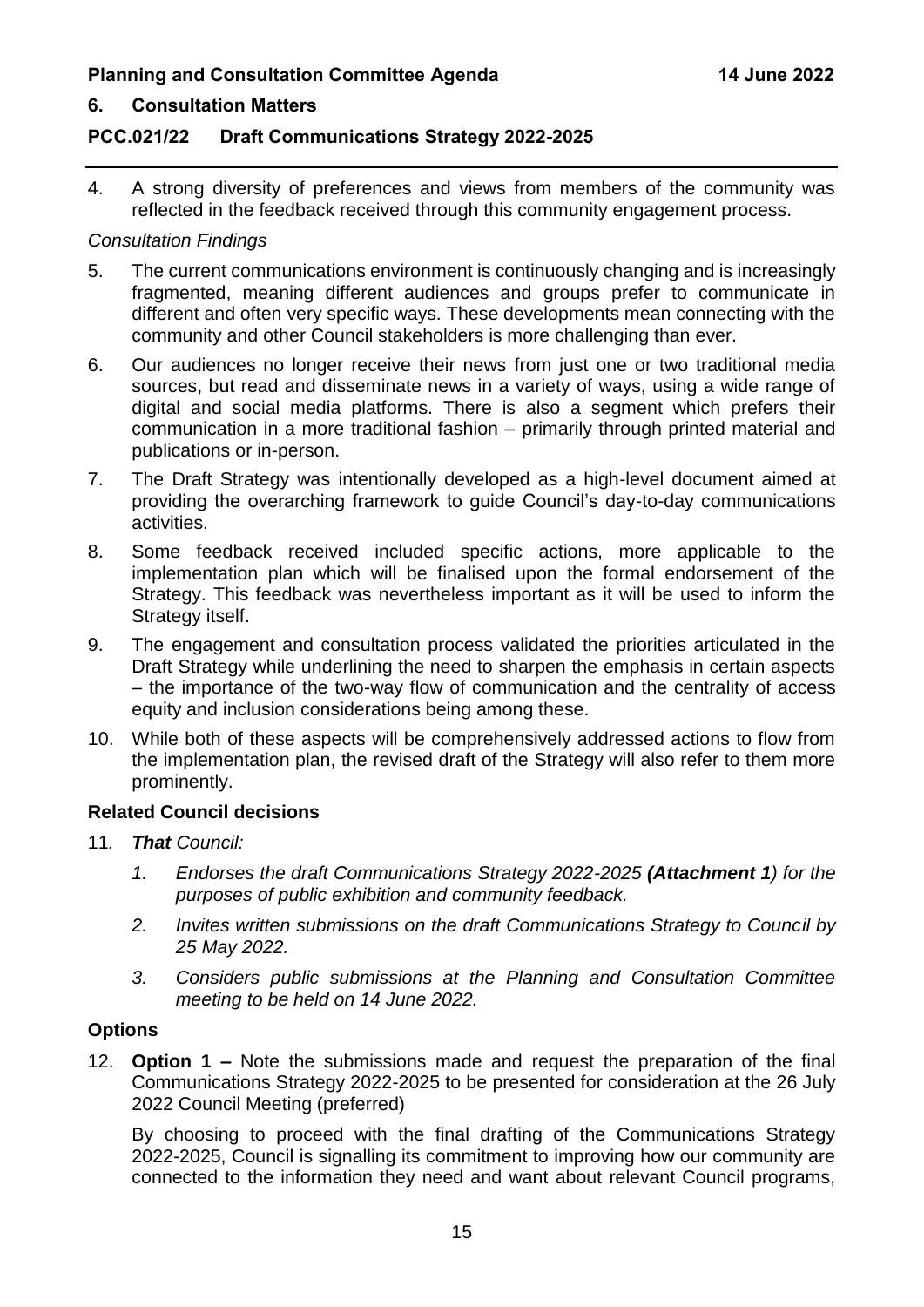#### **6. Consultation Matters**

#### **PCC.021/22 Draft Communications Strategy 2022-2025**

services and decisions, to enable them to live supported, active and connected lives within our community.

13. **Option 2 –** Not proceed with preparing the final Communications Strategy 2022-2025 for adoption

Council may chose not proceed with preparing the final Communications Strategy 2022-2025 for formal adoption. Failure to endorse such a strategy will result in Council not having a clear framework that guides Council in keeping our communities connected to our programs, services and decisions in community-relevant and widereaching way.

#### **Council plans and policies**

- 14. This report directly supports the achievement of the Council Plan 2021-2025 strategy:
	- We act in the best interests of our community.

#### **Sustainability implications**

- 15. In the implementation of this final Communications Strategy 2022-2025 Council will:
	- Consider and manage the impact of printed materials.
	- Use recycled and recyclable materials for printing where practicable.
	- Direct customers to online forms and information.

#### **Community engagement**

16. The Draft Strategy was heavily promoted with the aim of attracting community feedback through the following activities:

|                    | The initiative was hosted on Council's Draft Communications Strategy<br>2022-2025 Participate Nillumbik webpage.                                                                                                         |
|--------------------|--------------------------------------------------------------------------------------------------------------------------------------------------------------------------------------------------------------------------|
| Website            | The page contained information about the program including resource<br>materials, promoted engagement activities, copies of the surveys, and<br>timelines for the project and contact information.                       |
|                    | During the engagement period, a total of 503 visits were recorded to the<br>Draft Communications Strategy 2022-2025 Participate Nillumbik website.                                                                       |
| <b>Posters</b>     | Displayed throughout the Shire at Council and non-Council locations.                                                                                                                                                     |
| <b>Postcards</b>   | A total of 300 postcards were displayed across the Shire in both Council<br>and non-council locations. The postcards included a QR code that linked<br>to the project website.                                           |
| Social Media       | 14 Social media posts and paid targeted ads (Facebook and Instagram)<br>were used to promote the Draft Strategy and encourage engagement and<br>feedback. Our social posts achieved a total reach of approximately 6000. |
| <b>Newsletters</b> | The Draft Strategy was promoted through a range of Council and non-<br>Council newsletters including through local schools, community and<br>sporting groups.                                                            |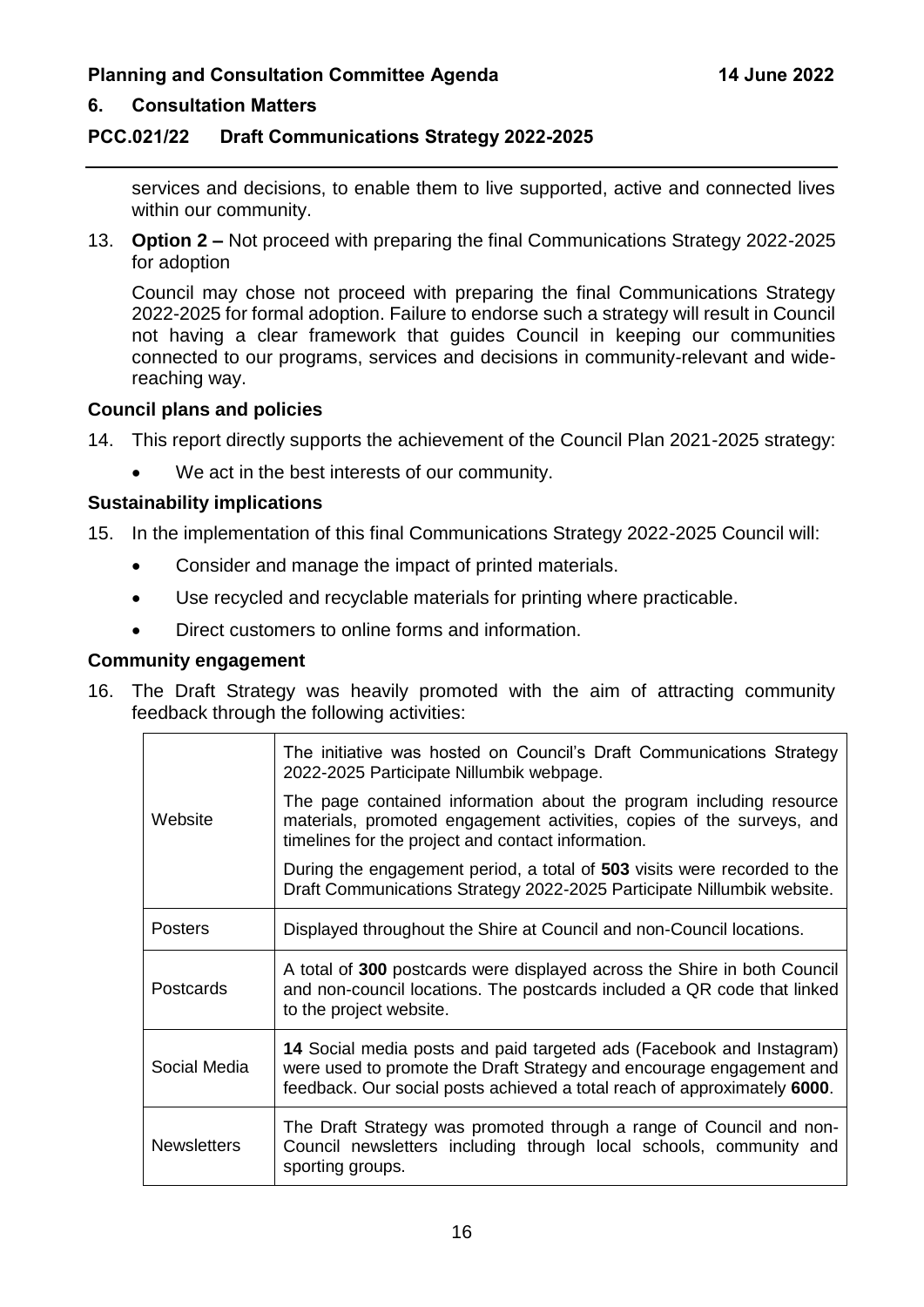#### **6. Consultation Matters**

#### **PCC.021/22 Draft Communications Strategy 2022-2025**

| Advisory<br>Committee | PAAC Communications Sub-committee meeting held 16 May 2022.                                                                                                                                                                           |
|-----------------------|---------------------------------------------------------------------------------------------------------------------------------------------------------------------------------------------------------------------------------------|
| Word of Mouth         | Councillors, Council Officers, local service providers and community<br>groups were encouraged to promote the Draft Strategy through their<br>networks. Project information and resources were provided to support this<br>promotion. |
| <b>Youth Council</b>  | The Draft Strategy was also shared with the Youth Council who were in<br>turn encouraged to share it through their networks.                                                                                                          |

- 17. Engagement activity included an in-person session at Diamond Valley Library and two online community information and feedback sessions.
- 18. Submissions and feedback were received primarily through Council's Participate website, but also separately in writing and through comments in response to social media posts promoting the Draft Strategy. The redacted Participate submissions and written submission are provided in **Attachements 2** and **3**.
- 19. The confidential Un-redacted Participate submissions and Un-redacted written submission are provided in **Attachments 4** and **5.**
- 20. The attached report titled Draft Communications Strategy Consultation Findings Report (**Attachment 6**) provides further details on the engagement findings for Council consideration.

#### **Innovation and continuous improvement**

- 21. The development the Draft Strategy was informed by feedback obtained from previous Council engagement and research. Among these were the results of our Annual Community Satisfaction Survey, feedback obtained through the *Our People, Our Place, Our Future* project and feedback from engagement undertaken in the development of Council's Community Engagement Policy, adopted in March 2021.
- 22. All of these sources provided valuable insights into community views on communicating with Council.

#### **Collaboration**

23. In developing the Draft Strategy examples of the communications strategies of other Councils were examined.

#### **Budget implications**

24. The development of this Draft Strategy is accommodated within Council's operating budget.

#### **Relevant law**

25. The *Local Government Act 2020*.

#### **Regional, state and national plans and policies**

26. Not applicable.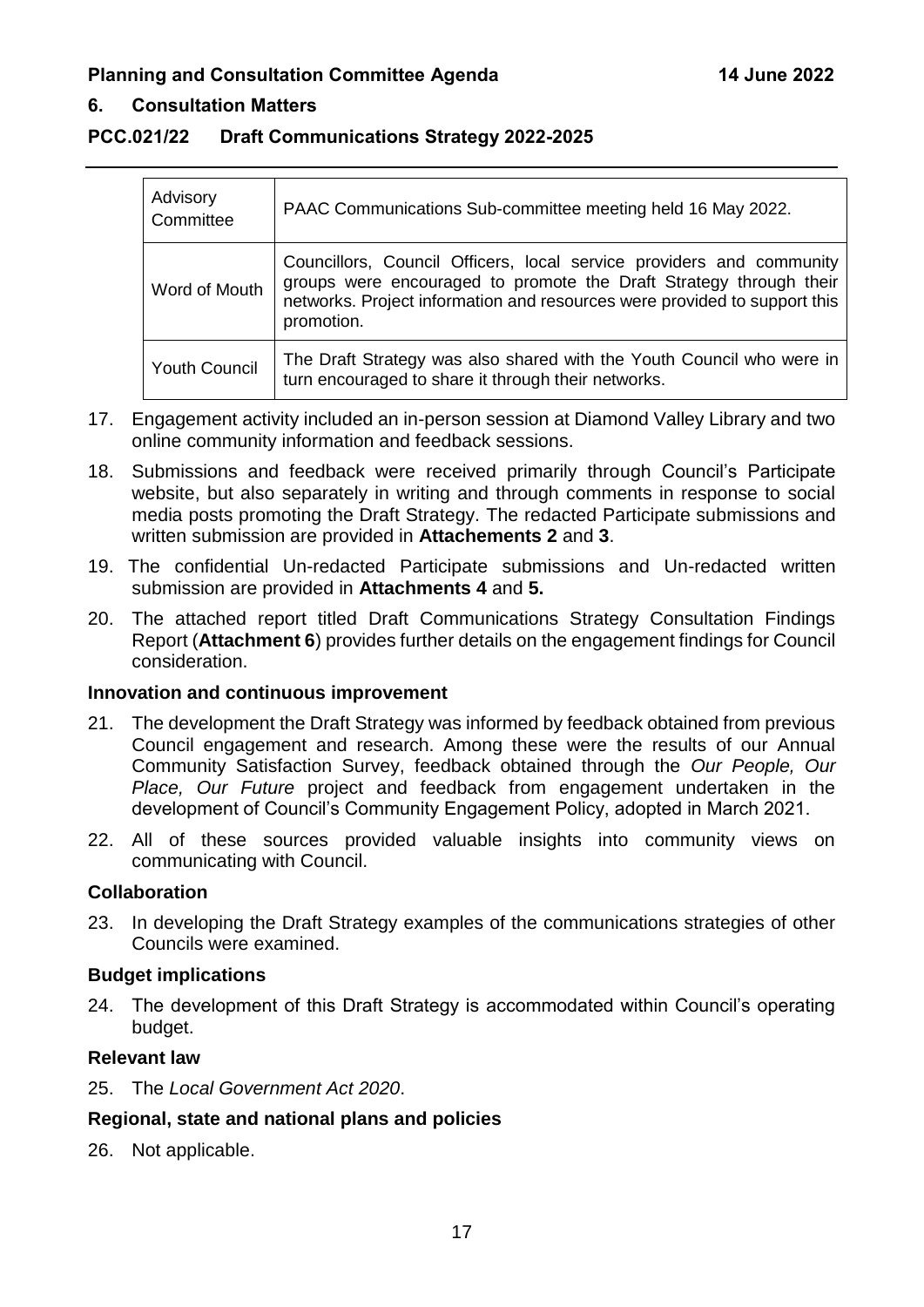#### **6. Consultation Matters**

#### **PCC.021/22 Draft Communications Strategy 2022-2025**

#### **Conflicts of interest**

27. Officers who have been involved in the preparation of this report declare that they do not have a conflict of interest in the subject matter of this report.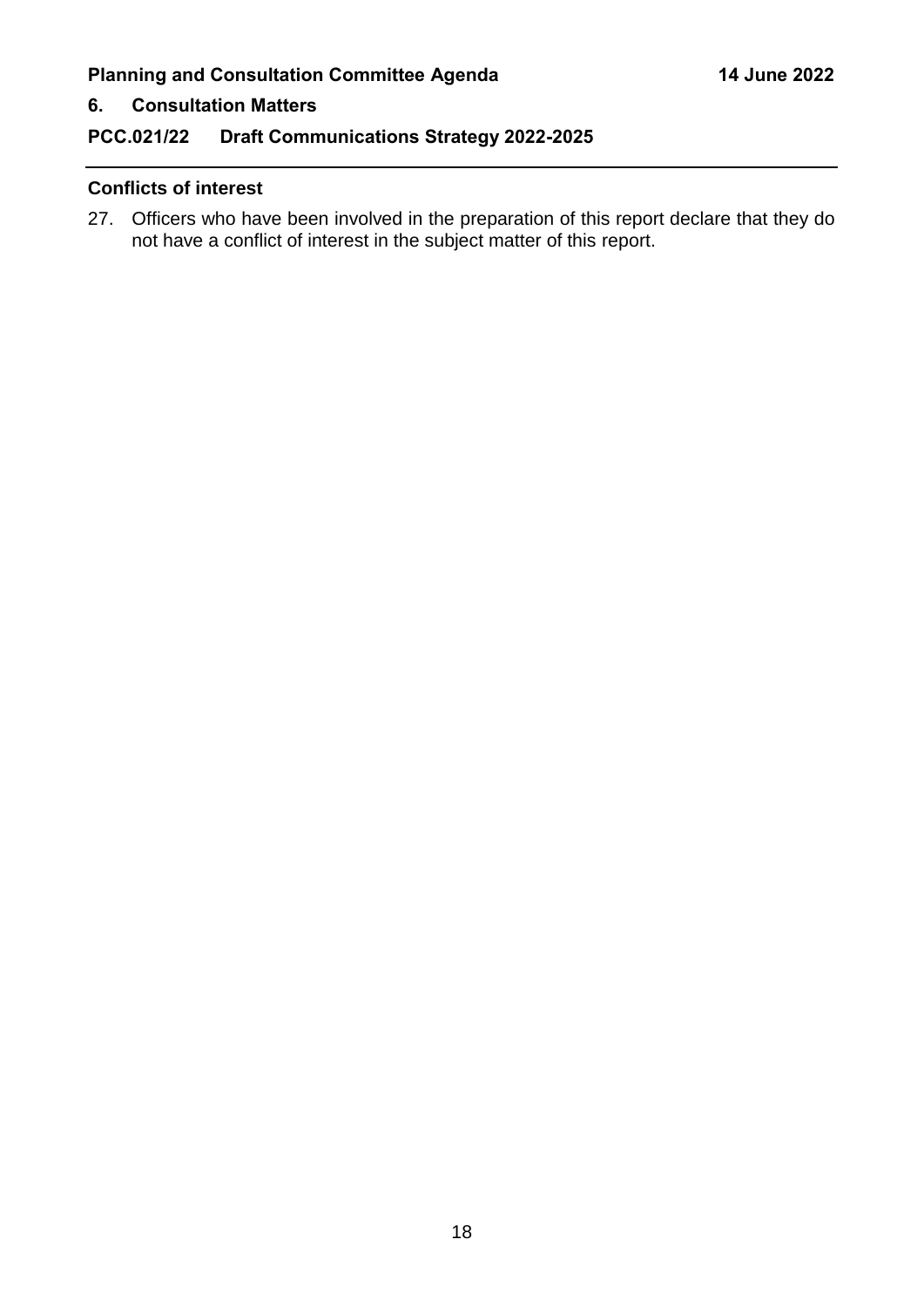**6. Officers' reports**

<span id="page-22-0"></span>**PCC.022/22 Endorsement of Nillumbik Shire Council Submission to the MAV Rules Review 2021-2022 Directions Paper**

| Item:         | <b>Consultation Matter</b>                                                     |
|---------------|--------------------------------------------------------------------------------|
| Distribution: | <b>Public</b>                                                                  |
| Manager:      | Blaga Naumoski, Executive Manager Governance, Communications<br>and Engagement |

#### **Summary**

The Municipal Association of Victoria (MAV) State Council adopted a resolution on 21 May 2021 to refer a proposal to the MAV Board for a full review of the MAV Rules of Association (the Rules) (**Attachment 1**) (Review).

The stages in the Review include the distribution of a discussion paper to stakeholders, opportunities for feedback from stakeholders, then the formulation of a directions paper and feedback about the proposed direction.

The MAV Board will then be asked to consider and endorse the proposed direction for the draft Rules. Changes to the Rules will be determined by State Council and 60 per cent of MAV Representatives must vote in favour of any proposed amendments. The Governor in Council must also approve the changes.

The MAV Board appointed Mr. Phil Shanahan as the consultant to conduct the review and, Capire Consulting Group, to oversee the engagement activities which will inform the Review.

Mr. Mark Hayes, Partner Public Law at Maddocks Lawyers, was engaged to provide advice regarding the project and the drafting of the new Rules.

This report requests that the Committee (acting under delegation from Council) formally notes Council's position on the matters raised in the MAV Rules review Directions Paper (**Attachment 2**) and write to all MAV interface representatives seeking support for Council's position. Nillumbik Shire Council's Submission to MAV Rules Review 2021-2022 Directions Paper (**Attachment** 3) was submitted to the MAV Board for consideration.

#### **Recommendation**

**That** the Committee (acting under delegation from Council):

- 1. Notes the MAV Rules Review Directions Paper response tabled at **Attachment 3**  as put forward to the MAV Board.
- 2. Requests the Mayor write to all MAV interface representatives and Mayors of the 10 Interface Councils seeking support for Council's position outlining the concept and rational.

#### **Attachments**

- [⇨](../../../RedirectToInvalidFileName.aspx?FileName=PCC_14062022_ATT_1193.PDF#PAGE=378)1. MAV Rules of Association
- [⇨](../../../RedirectToInvalidFileName.aspx?FileName=PCC_14062022_ATT_1193.PDF#PAGE=406)2. MAV Rules Review 2021-2022 Directions Paper
- [⇨](../../../RedirectToInvalidFileName.aspx?FileName=PCC_14062022_ATT_1193.PDF#PAGE=430)3. Nillumbik Shire Council Submission to MAV Rules Review 2021-2022 Directions Paper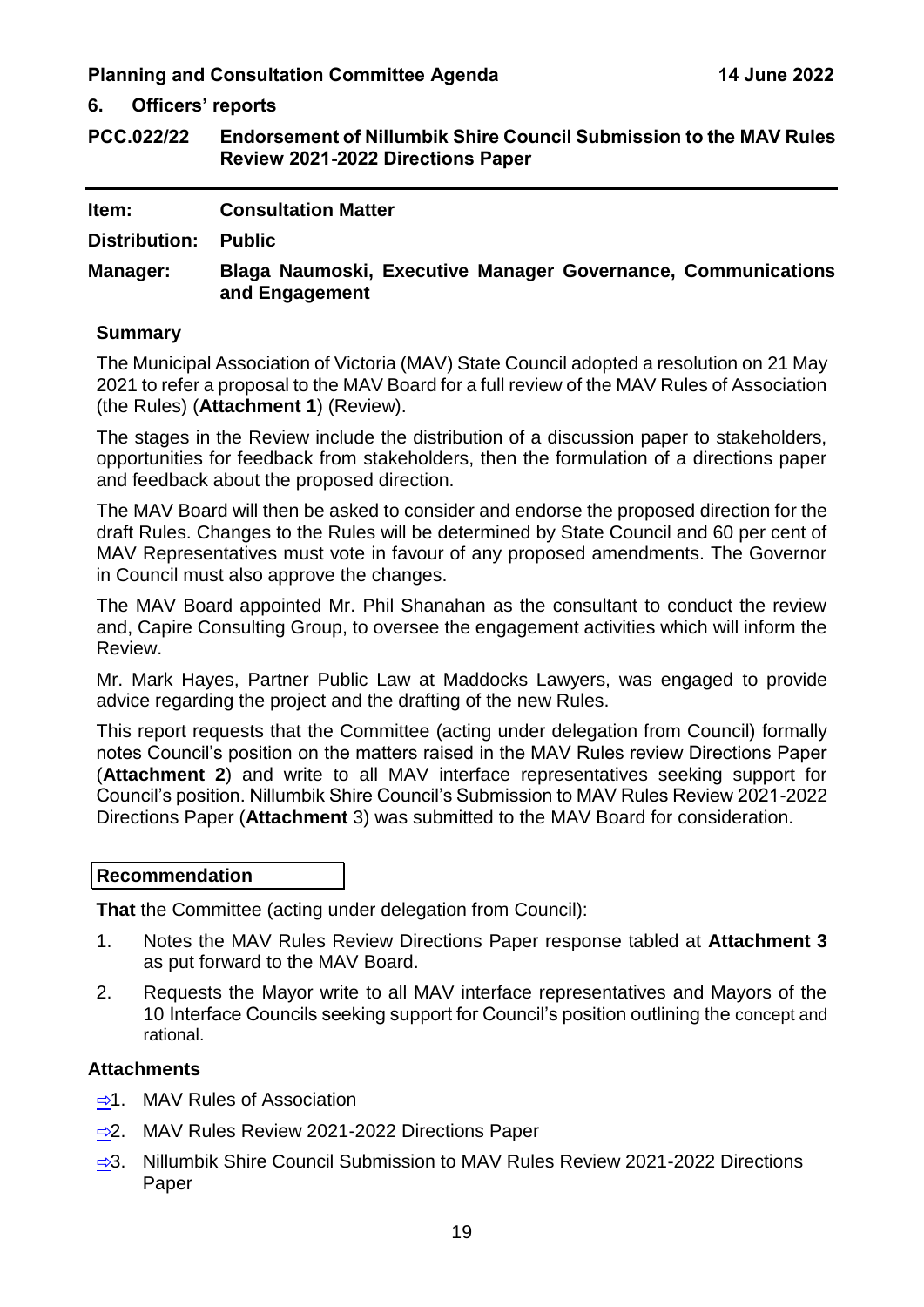#### **6. Consultation Matters**

#### **PCC.022/22 Endorsement of Nillumbik Shire Council Submission to the MAV Rules Review 2021-2022 Directions Paper**

#### **Discussion**

- 1. The Municipal Association of Victoria (MAV) State Council adopted a resolution on 21 May 2021 to refer a proposal to the MAV Board for a full MAV Rules of Association (the Rules) review.
- 2. This review will be the first comprehensive Rules review undertaken since 2006.
- 3. The MAV Board released a Discussion Paper signalling the commencement of a deliberative engagement process to inform the review of the Rules in November 2021.
- 4. Phase 2 of the review commenced in April this year with the release of a Directions Paper (**Attachment 2**). The proposed reforms in this Directions Paper have been informed by the round table discussions and submissions we received in response to the Rules Review Discussion Paper.
- 5. The MAV is working with lead consultant Phil Shanahan, who is conducting the review and consultant team, Capire Consulting Group, to oversee the engagement activities that will inform the review. Mark Hayes, Partner Public Law, Maddocks, was engaged to provide advice regarding the project and draft the new Rules.

#### **Related Council decisions**

6. Not applicable.

#### **Options**

7. That Council notes the matters raised in the MAV Rules review Directions Paper and Nillumbik Shire Council Submission to MAV Rules Review 2021-2022 Directions Paper tabled at **Attachment 3**.

#### **Council plans and policies**

- 8. This report directly supports the achievement of the Council Plan 2021-2025 strategy:
	- We are forward-thinking, data-driven and evidence-led in our decision making, always looking to identify new opportunities.
	- We act in the best interests of our community.

#### **Sustainability implications**

9. Council's submission supports Council to meet its social and environmental objectives.

#### **Community engagement**

10. Not applicable.

#### **Innovation and continuous improvement**

11. Council's submission supports the continuous improvement and effectiveness of the MAV.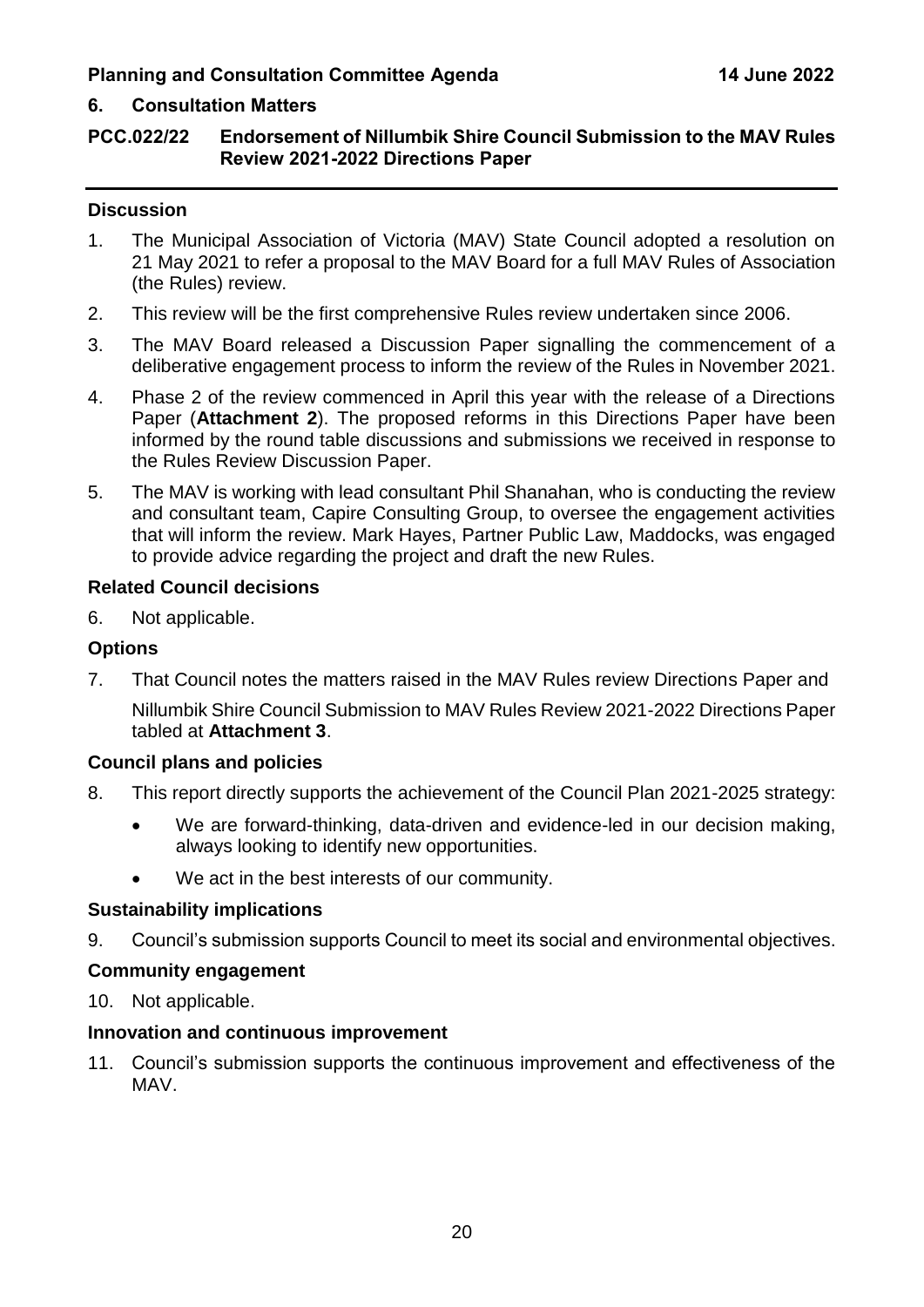#### **6. Consultation Matters**

#### **PCC.022/22 Endorsement of Nillumbik Shire Council Submission to the MAV Rules Review 2021-2022 Directions Paper**

#### **Collaboration**

- 12. Council is a key stakeholder in the MAV Rules engagement process.
- 13. Other key stakeholders involved in the review include MAV Representatives, member Councils, Mayors, CEOs, Minister for Local Government, Local Government Victoria and Department of Jobs, Precincts and Regions, Australian Local Government Association, state associations, the Victorian Electoral Commission, the Victorian Auditor-General's Office, other relevant state government departments and agencies.

#### **Budget implications**

14. Preparation of the Council submission has been funded through the Council operating budget.

#### **Relevant law**

15. The MAV is established by the *Municipal Association Act 1907*. The MAV is not a Council and is governed by its own legislation. The MAV's operations are subject to normal review mechanisms of the State, like the Victorian Auditor General. Also, the MAV is subject to prudential regulation required by the *Federal Corporations Act 2001*.

#### **Regional, state and national plans and policies**

16. Not applicable.

#### **Conflicts of interest**

17. Officers who have been involved in the preparation of this report declare that they do not have a conflict of interest in the subject matter of this report.